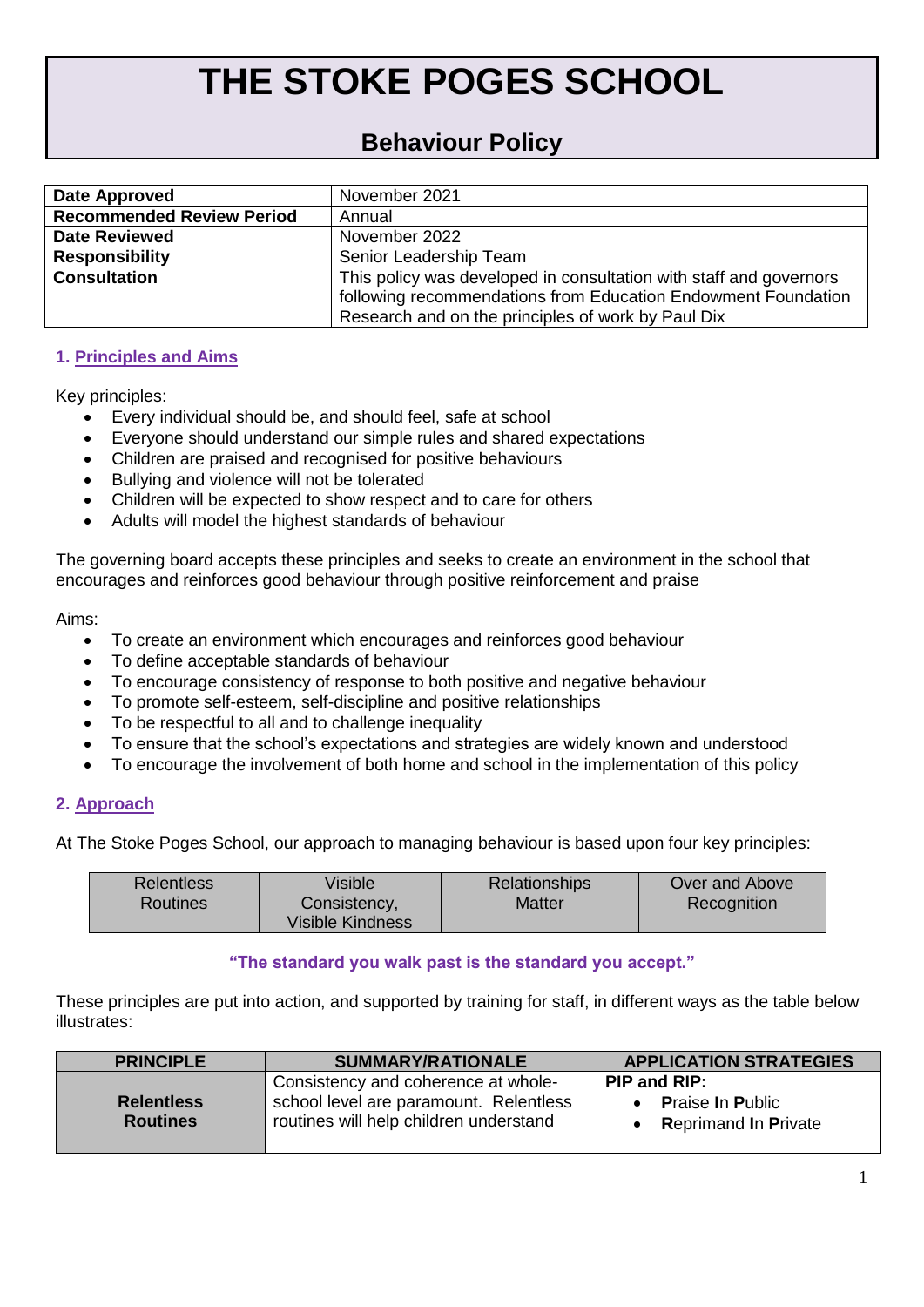|                                                           | expectations from one class to the next<br>and enable them to live up to these.                                                                               | <b>Scripted Conversations:</b><br>All staff consistently using<br>shared language and/or<br>scripted conversations to<br>resolve difficult situations<br>Fantastic walking on the left of<br>stairs and corridors<br><b>Legendary lines</b>                                                                                                                                                                                                                                         |
|-----------------------------------------------------------|---------------------------------------------------------------------------------------------------------------------------------------------------------------|-------------------------------------------------------------------------------------------------------------------------------------------------------------------------------------------------------------------------------------------------------------------------------------------------------------------------------------------------------------------------------------------------------------------------------------------------------------------------------------|
| <b>Visible</b><br>Consistency,<br><b>Visible Kindness</b> | Adults should be the role models to<br>children. We do this by showing<br>kindness consistently and for promoting<br>positivity.                              | <b>Restorative Approaches:</b><br>We do not shout (there is a<br>clear difference between<br>raising your voice and<br>shouting) as this is a loss of<br>control. People make<br>mistakes but we have to<br>help them repair and<br>rebuild in a restorative way.<br><b>First attention for Best Conduct:</b><br>95% of children will always<br>make the right choice.<br>They must not be forgotten<br>and our attention should<br>always be primarily focused<br>on best conduct. |
| <b>Relationships</b><br><b>Matter</b>                     | Nobody really wants to hurt or upset<br>people they care about. This is why it is<br>important to build relationships which are<br>based on mutual respect.   | <b>Daily Meet and Greet:</b><br>Each morning an adult will<br>welcome children in to the<br>classroom. This starts the<br>day in a positive way.                                                                                                                                                                                                                                                                                                                                    |
| <b>Over and Above</b><br><b>Recognition</b>               | It is important our attention is focused on<br>'catching them' going over and above our<br>high expectations for behaviour; to<br>recognise positive choices. | <b>Recognition boards in EVERY</b><br>class.<br><b>Home Contact:</b><br>Strategies to let the<br>$\bullet$<br>parents/carers know<br>positive news, including<br>photocopying work, phone<br>calls, emails.                                                                                                                                                                                                                                                                         |

In order to embed our approaches to restorative practice, it is important that we recognise:

- All **behaviour is communication** so every effort must be made to understand it; children should be given the opportunity to take responsibility for explaining their behaviour and supported to learn new ways to express themselves. In addition, emphasis should be placed in using de-escalation techniques in order to ensure support is scaffolded for children so that they learn to manage and improve their own behaviour.
- All **consequence must be viewed as a conversation** by ensuring appropriate responses are given to different behaviours. The repair stage is the most important.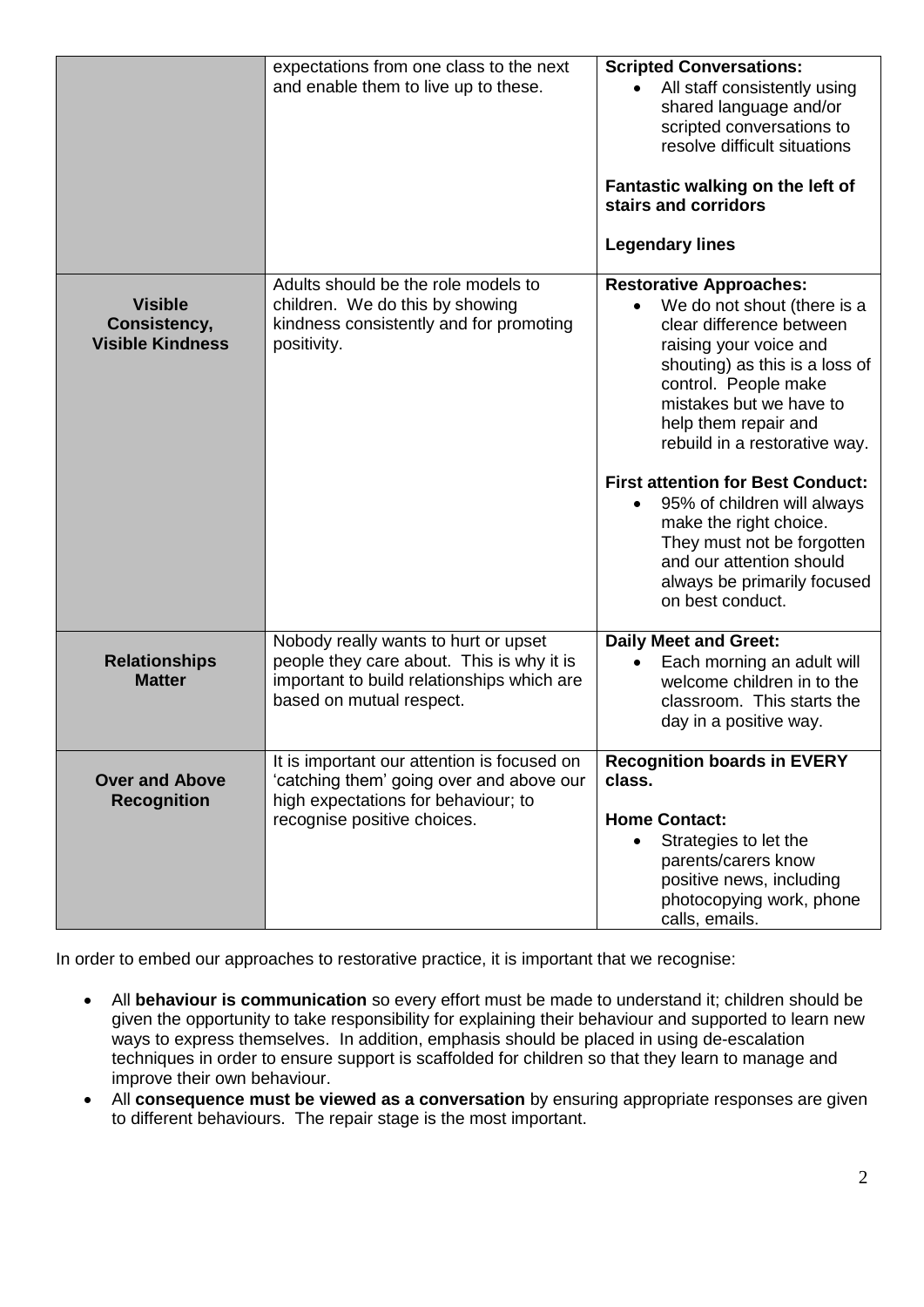• All **responses to behaviour should be consistent** so that children understand expectations are shared across the school.

#### **3. Rules and Behaviours**

There are three very simple rules which apply at The Stoke Poges School. These are designed with the philosophy of:

#### **"Treat other people as you would like to be treated yourself"**

| <b>Our Rules</b> |                      |         |
|------------------|----------------------|---------|
| <b>Be READY</b>  | <b>Be RESPECTFUL</b> | Be SAFE |

All aspects of our behaviour expectations are encompassed by these three statements. These can also be used as question prompts to scaffold children's understanding of positive behaviour choices, e.g.:

- Are you ready to learn?
- Are you being respectful?
- Are you being safe?

At The Stoke Poges School, the children will be regularly reminded that they are responsible for their behaviour. Whilst we understand that some behaviours are reciprocating another behaviour, we teach the following:

#### **E + R = O (EVENTS + your RESPONSE = OUTCOME)**

Our approach to behaviour management at The Stoke Poges School goes beyond a simple enforcement of rules. Every interaction between adults and children is underpinned by four core values. As part of this work, staff will work to make behaviours linked to these values explicit by highlighting the positive action for reasons similar to those outlined in the table below:

| <b>Five Core Values and Behaviours</b>                      |                                                   |                                                               |                                                             |
|-------------------------------------------------------------|---------------------------------------------------|---------------------------------------------------------------|-------------------------------------------------------------|
| <b>RESPONSIBILITY</b>                                       | <b>RESPECT</b>                                    | <b>RESILIENCE</b>                                             | <b>POSITIVITY</b>                                           |
| I can follow rules and<br>instructions without<br>reminders | show good manners all<br>of the time              | I have a positive<br>attitude in all that I do                | I say well done to show I<br>am proud of others             |
| I work hard in lessons<br>and strive to achieve<br>targets  | I am kind and look after<br>others around me      | I set myself goals<br>which help me get<br>better at learning | I am confident and talk<br>about things I am good<br>at     |
| I am able to keep my<br>word and show I can be<br>trusted   | I listen to others and<br>respect any differences | I am focussed and<br>determined in all that I<br>do           | I can express what is<br>important to me in my<br>community |

#### **4. Application of Policy**

The Senior Leadership Team will have joint responsibility for ensuring that staff are well trained and supported in delivering the expectations of this policy. The rewards and consequences shall provide tools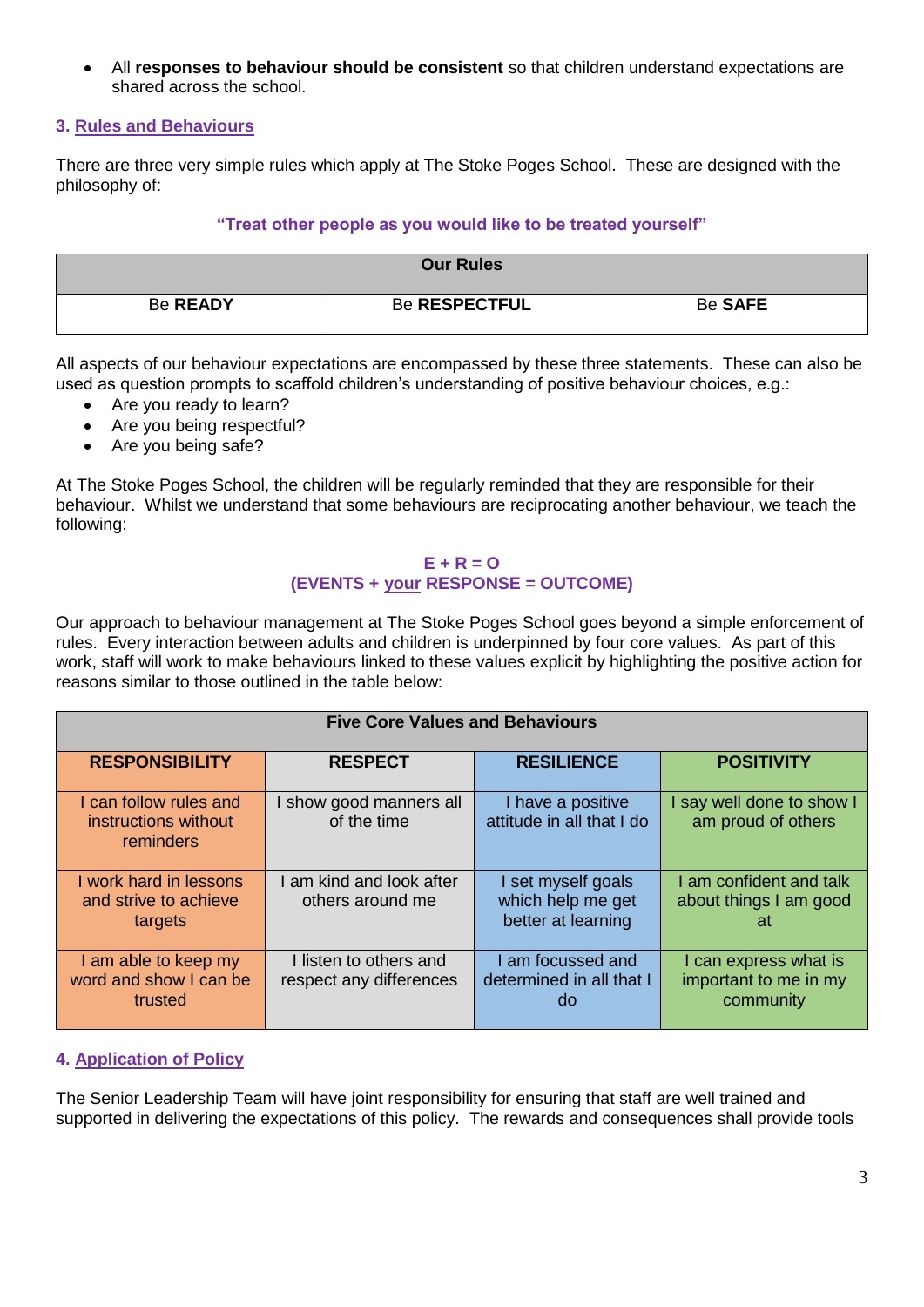to support staff in the delivery of our expectations so that the conduct of children is in line with our vision, values and rules.

It is the intention that this policy is applied in all necessary circumstances in order to regulate the conduct of children both within and away from school premises.

Teachers have a statutory power to discipline pupils for misbehaving outside of the school premises. Section 89(5) of the Education and Inspections Act 2006 gives Headteachers a specific statutory power to regulate pupils' behaviour in these circumstances 'to such extent as is reasonable'.

Subject to the school's behaviour policy, the teacher may discipline a pupil for any misbehaviour when the child is:

- Taking part in any school-organised or school-related activity
- Travelling to or from school
- Wearing school uniform
- In some other way identifiable as a pupil at the school

Or misbehaviour at any time, whether or not the conditions above apply, that:

- Could have repercussions for the orderly running of the school
- Poses a threat to another pupil or member of the public
- Could adversely affect the reputation of the school

#### **5. The Curriculum and Learning**

We believe that an appropriately structured curriculum and effective learning contribute to good behaviour. Thorough planning for the needs of individual pupils, the active involvement of pupils in their own learning and structured feedback all help to avoid the alienation and dissatisfaction which can lie at the root of poor behaviour.

It follows that lessons should have clear objectives, understood by the children, and adapted to meet the needs of children of different abilities and need. Marking, feedback and record keeping can be used as a supportive activity, to provide feedback to the children on their progress and achievements. It is also an important signal to the children that their work is valued and that progress is meaningful. In line with our SEND policy, children with SEND have the curriculum adapted to meet their needs as well and support positive behaviour.

#### **6. Classroom Management**

Classroom management and teaching methods have a significant influence on children's behaviour. The classroom environment gives clear messages to the children about the extent to which they and their efforts are valued.

Classrooms should be organised to develop independence and personal initiative. Furniture should be arranged to encourage children to remain on task. Materials and resources should be easy to access, reducing uncertainty and disruption. Displays should help develop self-esteem through demonstrating the value of every individual's contribution. Overall, the classroom should provide a warm and welcoming environment.

Teaching methods should encourage enthusiasm and active participation for all. Lessons should aim to develop the skills, knowledge and understanding that will enable the children to work and play in cooperation with others. Praise should be used to encourage good behaviour as well as good work.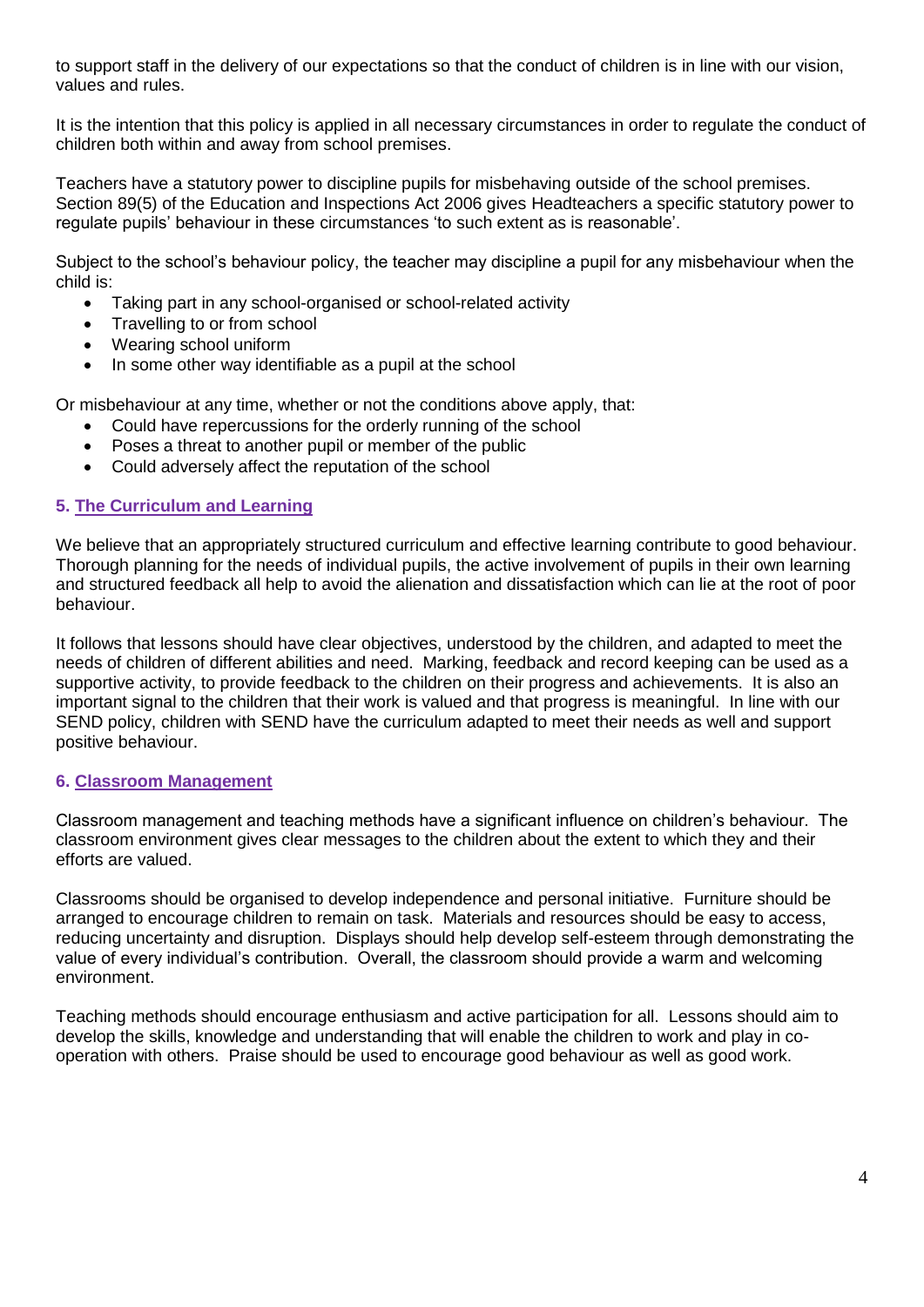#### **7. Strategies and systems**

#### **Recognition and Rewards for Effort**

We recognise and reward learners who go **'over and above** our standards. Our staff understand that at The Stoke Poges School we recognise that the use of praise in developing a positive atmosphere in the classroom cannot be underestimated and a quiet word of personal praise can be as effective as a larger, more public reward. It is the key to developing positive relationships, including with those learners who are hardest to reach.

Positive rewards include positive messages home for behaviour that is 'over and above'. This may take the form of a positive note home, a phone call, email or a face to face chat with a parent/carer. Children who demonstrate the three core rules and 'over and above' effort will be acknowledged by all adults in school with:

- Rainbow tickets for 'over and above' effort
- Marbles for the class jar when demonstrating one of the school values
- 'Star of the Week' certificates which are given out in assembly

Teachers may also wish to use a variety of other individualised rewards with their class. These may include:

- A smile
- Written praise e.g. positive comment on work, report
- Verbal praise e.g. to the child, another adult in school
- Peer group praise e.g. a clap, name read out in assembly
- **Certificates**
- Sent to the Headteacher for praise or sticker
- Placing value on achievements e.g. work shown to another class, name in Bulletin
- Special responsibilities e.g. monitor
- **Stickers**
- Child, group or class, singled out as a role model

A recognition board will be displayed in ALL CLASSES and used consistently across the school.

#### **Managing Behaviour**

Engagement with learning is always our primary aim at The Stoke Poges School. For the vast majority of our learners a gentle reminder is all that is needed. Although there are some occasions when it is necessary for a child to leave their classroom for a short period of time, steps should always be gone through with care and consideration, taking individual needs into account where necessary.

- Praise the behaviour you want to see
- Do not pander to attention seekers
- All learners must be given 'take up time' in between steps
- It is not possible to leap or accelerate steps for repeated low-level disruption

#### **Practical steps in managing and modifying poor behaviour**

- Learners are held responsible for their behaviour
- Staff will deal with behaviour without delegating
- Staff will use the steps in behaviour for dealing with poor conduct
- It is the aim that learners should be kept at steps 1 and 2 for as long as possible

At The Stoke Poges School, we recognise that any system of rewards and sanctions cannot be applied universally and there will need to be some bespoke elements to meet the needs of children in our care. However, for 95% of the 'low-level' disruption or poor behaviour choices that staff have to deal with, the following simple process shall be followed: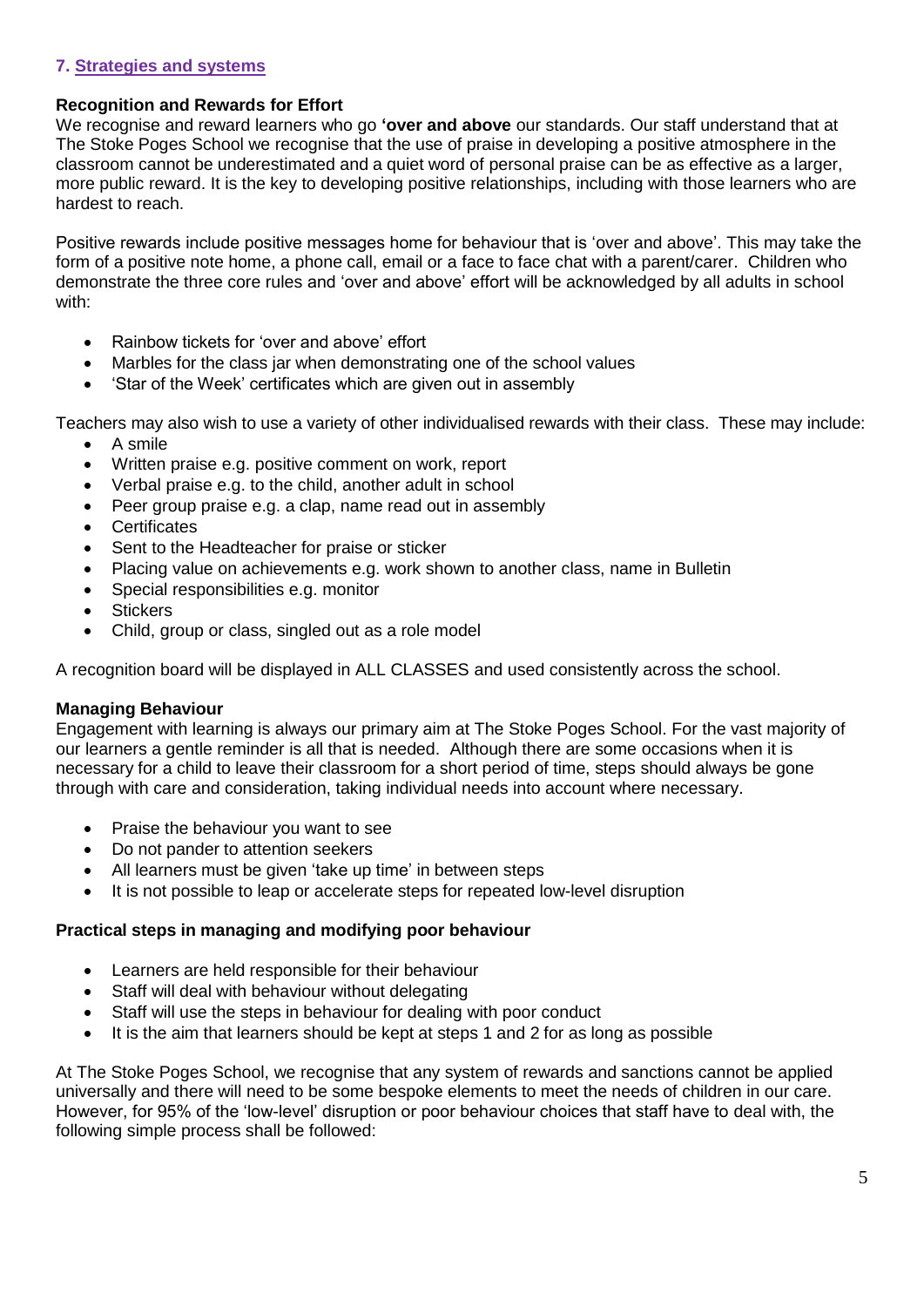

Wherever possible, this approach of sanctions should be followed sequentially, i.e. rather than jumping straight to time out, and conducted in line with PIP and RIP. This means we do not display or write names on a board when carrying out sanctions with children. Remember, our first attention should be for best effort and conduct.

All staff shall be trained in scripts and language that can support them at each stage of this process and further details about the stages are included in the appendices of this policy and guidance. It is recognised that there are some behaviours which require the assistance of a member of SLT/non-class based member of staff but, as part of a restorative approach, the support from SLT is not simply about imposing a consequence but is focused on how to repair and rebuild. This will be completed jointly with the teacher.

There are a range of tools that are available to staff and SLT when dealing with negative behaviours including:

- Time out (within class or in a partner class)
- Reports
- Internal/external exclusions (only if authorised by the HT)
- Meetings with parents/carers

#### **8. Early Intervention**

Early and effective intervention has an important part to play in developing appropriate behaviour. School is committed to modifying a pupil's inappropriate behaviour as soon as it starts to cause concern, regardless of the age of the child. Parents will be fully informed and involved at all stages of the intervention, thus enabling home and school to work together to bring about behavioural change.

#### **9. Equal Opportunities**

The School's Code of conduct, alongside its curriculum, promotes equal and fair treatment of all irrespective of gender, ethnicity, culture, belief or ability. Behavioural expectations are the same for all children, as are the rewards and consequences used to promote positive behaviour. It is recognized that some children may require additional support, especially if they have SEND needs that impact on their behaviours. Please refer to our separate section on Behaviour and SEND at the end of the policy.

#### **10. Serious or Persistent Challenging Behaviour**

#### **Exclusions**

We follow national statutory guidelines on exclusions provided by the Department for Education and if a child is at risk of exclusion we consult with the Local Authority Exclusions and Reintegration Team.

As the national guidance states, a decision to exclude a child is based only on disciplinary grounds and we would always seek advice from Bucks Exclusions and Reintegration team.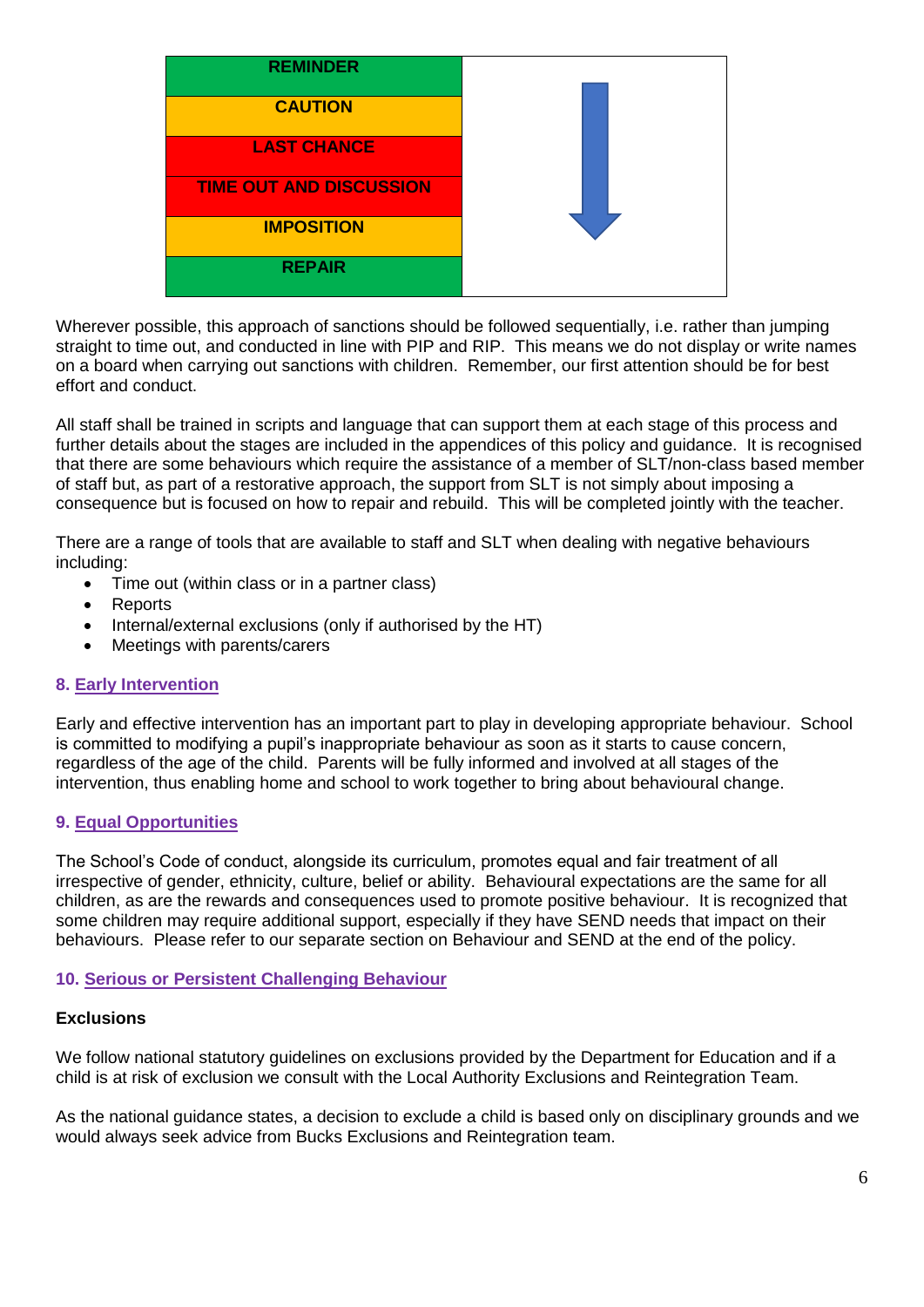Each incident will be reviewed on a case by case basis; and depending on the incident and the behaviours, then an internal exclusion may be considered in the first instance (this is where the child is not taught in the class for a short period of time to reflect). Should this not be deemed appropriate, then a fixed term external suspension of up to 5 days and no more than 45 days per academic year would be given and parents informed of the reasons for this and the length of the fixed term. If the child has SEND they would also be made aware of the reasonable adjustments in place. A permanent exclusion is very much a last resort due to a serious breach (one off) or persistent breaches of the school behaviour policy and where allowing the child to remain in school would seriously harm the education or welfare of the child themselves, or other children or adults in the school.

#### Internal exclusions

The duration of this will be dependent on the original behaviour and also how they behave during the internal exclusion. Parents will be informed of an internal exclusion and the child will be provided work and be supervised in this time. Internal exclusions take place in school yet away from the child's usual class. They may have this time in a quiet room and be supervised or they may have this time in another classroom or different year group. Internal exclusions will be used in the first instance to deal with negative behaviours, unless it is felt that the behaviour demonstrated is more serious and warrants a fixed term suspension or permanent exclusion.

An internal exclusion is seen as a short temporary sanction to nip any negative behaviours in the bud and provide reflection time for an individual and a restorative conversation.

If there is a repeated need for internal exclusions, then a Behaviour Improvement Plan would be put into place as part of a graduated response as well as other factors also being considered.

The decision for an internal exclusion is made by the Headteacher or a member of the leadership team.

#### Fixed term suspensions

Examples of reasons for a fixed term suspension may include the following, yet it is not an exhaustive list.

- Persistent disruptive behaviour
- Behaviour that seriously compromises health and safety
- Behaviour that seriously compromises good order and discipline
- Behaviour that seriously compromises other pupils' learning
- Serious or repeated cases of bullying
- Repeated abuse of policies on mobile devices, use of the internet

The length of the fixed term suspension will depend on factors such as the nature of the incident, the levels of behaviours shown and/or if time is needed to implement strategies or hold a multi-agency meeting to allow a successful reintegration of that child back into school.

The school will provide work for the child for the period of their exclusion.

For any child whose fixed term suspension exceeds more that 5 days in a term, then the Headteacher will also inform the school Governing Board.

The school will then work with parents and other agencies to support a successful reintegration into school following a fixed term exclusion, with a Behaviour Improvement Plan, a risk assessment and pastoral support. Referrals to other agencies will also be considered, according to the needs of the child and their context.

Only the Headteacher is able to authorize a fixed term suspension.

#### Permanent exclusions

As a school, we recognize the DfE's guidance and we fully accept that a permanent exclusion is a last resort. We also accept that it is a serious decision. We have to accept that due to levels of resourcing and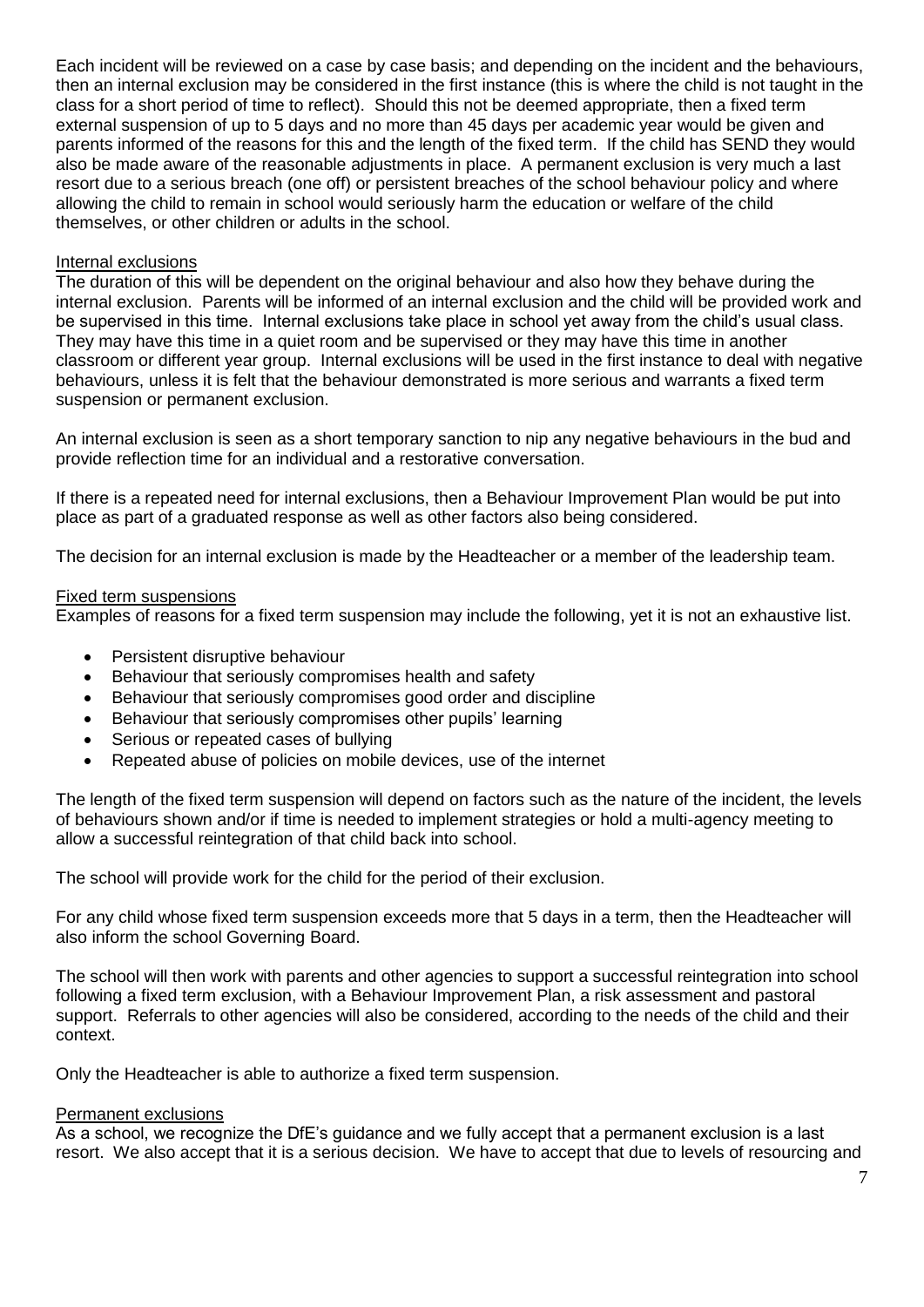in being a mainstream school, there may be an occasion when despite all efforts and reasonable adjustments that the decision to permanently exclude is the last resort.

We would only make the decision to permanently exclude if the Headteacher believed that there had been a serious breach (one off) or persistent breaches of the school's behaviour policy and also if the child remaining at the school would seriously harm the education or welfare of said child or that of other children or adults.

Examples of this may include (yet it is not an exhaustive list)

- Multiple fixed term suspensions for which no improvement in persistent disruptive behaviours (including bullying and racism) has been seen despite reasonable adjustments and interventions / support and / or behaviour continues to escalate or continue
- Actual or threatened assaults on pupils or staff, where serious harm includes a physical injury or seriously affects mental well being of staff or pupils
- Serious and significant damage to property that results in items needing to be repaired and replaced
- Carrying an offensive weapon or having an illegal item in school
- Criminal activity

In the unlikely event that a child does abscond from school, our policy is not to run after the child as this could increase the risk of harm to themselves. We will contact the police and parents immediately to support the safe return of the child.

Further information regarding exclusions can be found in the Exclusions Policy.

#### **Pastoral Support Plans (PSPs)**

If it is felt that a child is at risk of exclusion due to inappropriate behaviour or persistent poor behaviour being displayed, the school will put a PSP into place in order to support the child and try to prevent the behaviour recurring. This plan will have a clear timeline and will involve the child, school and parents/carers working together to establish clear targets for improvement and the support measures (both at home and school) needed to achieve these. Regular reviews will be organised to assess progress and make amendments as required. Where appropriate, other agencies may also be part of this process to ensure that specific professional expertise is accessed in order to meet the needs of the child.

#### **10. Bullying**

Bullying is defined as the repetitive, intentional harming of one person or group by another person or group, where the relationship involves an imbalance of power.

Bullying is therefore:

- Deliberately hurtful
- Repeated, often over a period of time
- Difficult to defend against

Bullying can include:

| Type of bullying               | <b>Definition</b>                                                           |
|--------------------------------|-----------------------------------------------------------------------------|
| Emotional                      | Being unfriendly, excluding, tormenting                                     |
| Physical                       | Hitting, kicking, pushing, taking another's belongings, any use of violence |
| Prejudice-based and            | Taunts, gestures, graffiti or physical abuse focused on a particular        |
| discriminatory, including:     | characteristic (e.g. gender, race, sexuality)                               |
| Racial                         |                                                                             |
| Faith-based<br>$\bullet$       |                                                                             |
| Gendered (sexist)<br>$\bullet$ |                                                                             |
| Homophobic/biphobic            |                                                                             |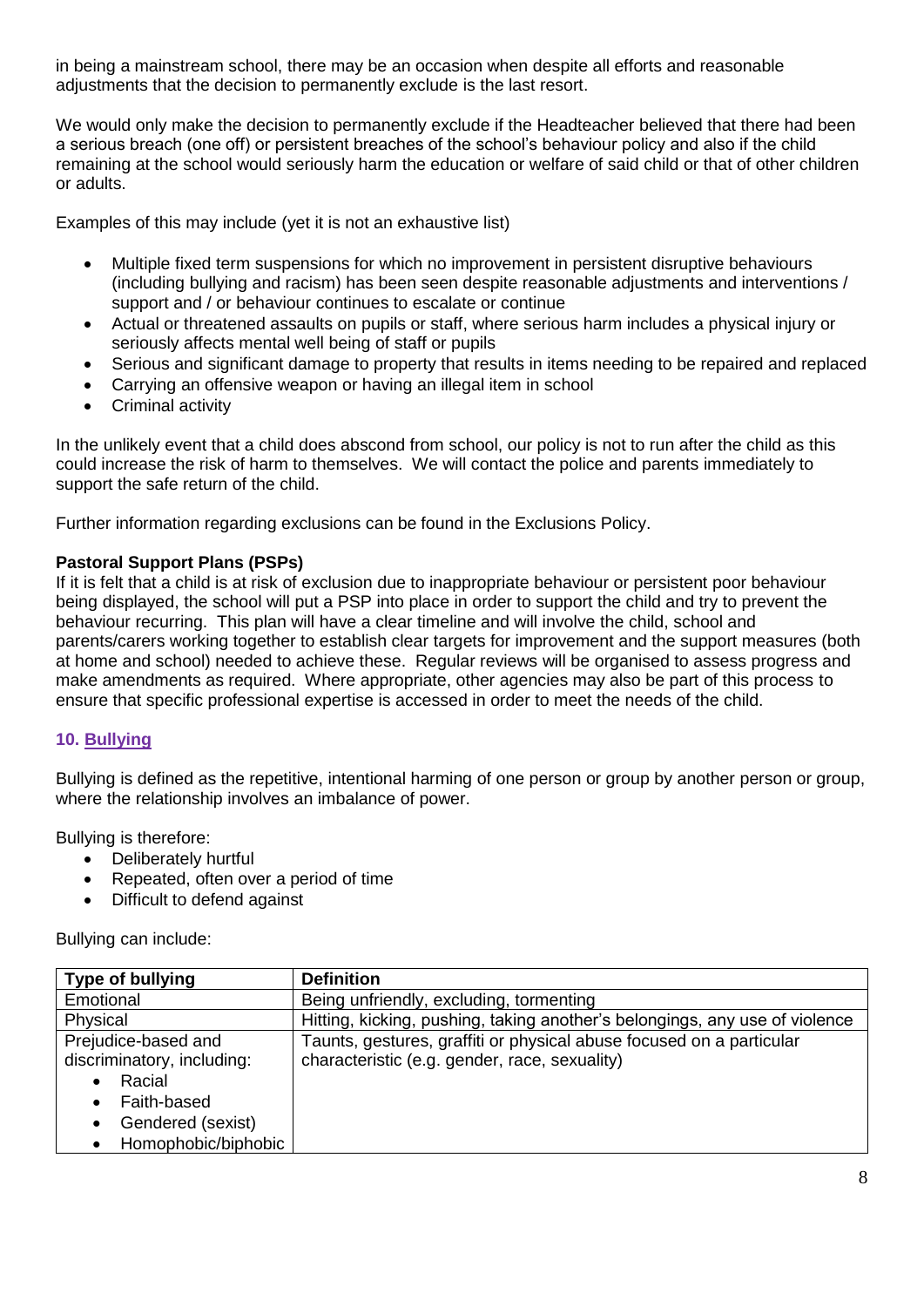| Transphobic<br>$\bullet$<br>Disability-based |                                                                                                                                                                                      |
|----------------------------------------------|--------------------------------------------------------------------------------------------------------------------------------------------------------------------------------------|
| Sexual                                       | Explicit sexual remarks, display of sexual material, sexual gestures,<br>unwanted physical attention, comments about sexual reputation or<br>performance, or inappropriate touching. |
| Direct or indirect verbal                    | Name-calling, sarcasm, spreading rumours, teasing                                                                                                                                    |
| Cyber-bullying                               | Bullying that takes place online, such as through social networking sites,<br>messaging apps or gaming sites                                                                         |

Details of our school's approach to preventing and addressing bullying are set out in our anti-bullying policy found on the website.

#### **11. Zero-tolerance approach to sexual harassment and sexual violence**

The school will ensure that all incidents of sexual harassment and/or violence are met with a suitable response, and never ignored.

Pupils are encouraged to report anything that makes them uncomfortable, no matter how 'small' they feel it might be.

The school's response will be:

- Proportionate
- Considered
- Supportive
- Decided on a case-by-case basis

The school has procedures in place to respond to any allegations or concerns regarding a child's safety or wellbeing. These include clear processes for:

- Responding to a report
- Carrying out risk assessments, where appropriate, to help determine whether to:
	- o Manage the incident internally
		- o Refer to early help
		- o Refer to children's social care
		- o Report to the police

Please refer to our child protection and safeguarding for more information.

#### **12. Other responsibilities**

#### Powers to search and confiscate

Unapproved items brought into school by children (e.g. sweets and electrical items) may be confiscated by a member of staff and returned at a later time to the child or parent/carer. It must be made clear when such items will be returned and to whom. In the case of confiscation of weapons or other illegal items, the police will be informed and the item released only to them until further guidance is given.

The Headteacher can authorise a search without consent for items (including stolen property) – such a search would occur with the child present. This would only be used as a final resort and parents/carers of children affected would be informed as soon as reasonably possible.

Searching and screening pupils is conducted in line with the DfE's latest guidance on searching, screening and confiscation.

#### Use of reasonable force

The school follows the Department for Education's advice on the Use of Reasonable Force and will be used should we be concerned for a child's safety or that of other staff or pupils. We have some staff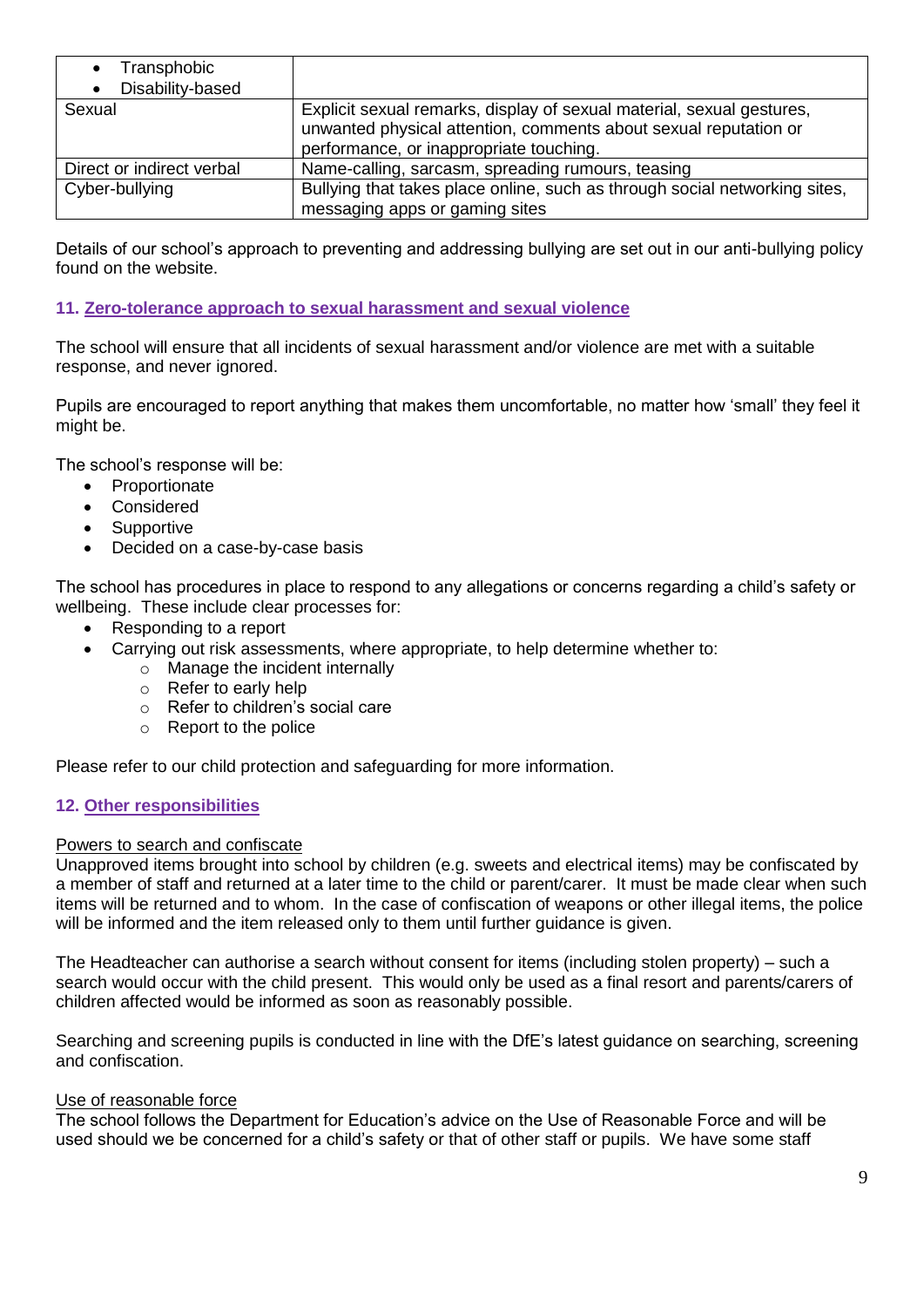members who have restraint training if this is required, yet any member of staff could restrain a child in an emergency safety situation. Should restrain be needed, this will be recorded and parents informed.

#### Malicious allegations

Where a pupil makes an accusation against a member of staff and that accusation is shown to have been malicious, the Headteacher will discipline the pupil in accordance with this policy.

Please refer to our safeguarding policy for more information on responding to allegations of abuse.

The Headteacher will also consider the pastoral needs of staff accused of misconduct.

#### **13. Working in partnership**

#### **Collective responsibility**

At The Stoke Poges School, we recognise that it is a collective responsibility between parents, staff, governing board, children and other agencies involved with the school to support learners to take control over their behaviour and be responsible for the consequences of it. It is vital that the behaviour policy is clear, that it is well understood by staff, parents and pupils and that it is consistently applied.

#### **Expectations of children**

We expect our children to:

- Try their best to demonstrate the core values and linked behaviours
- Follow the 3 core rules at all times
- Work to the best of their abilities and allow other children to do the same
- Take responsibility for their actions
- Look after equipment and the environment as well as keeping the school tidy
- Take responsibility for their own learning and actions

#### **Expectations of adults**

Teaching and support staff are responsible for settling the tone and context for positive behaviour within the classroom.

At The Stoke Poges School, we expect adults to:

- Create and maintain a stimulating environment that encourages pupils to be engaged
- Display the three core rules 'Ready, respectful, safe' in their classrooms
- Develop a positive relationship with pupils, which will include:
	- o Greeting pupils in the morning/at the start of lessons as the classroom door
	- o Establish clear routines
	- o Be a visible presence around the school to encourage appropriate conduct
	- o Model positive behaviours and build relationships
	- o Use a visible recognition mechanism throughout every lesson
	- $\circ$  Be calm and give "take up time" when going through the steps prevent before sanction
	- o Follow up every time, retain ownership and engage in reflective dialogue with learners
	- $\circ$  Never ignore or walk past learners who are making poor behaviour choices

No adult is expected to deal with behaviour in isolation. Rather they are to stand alongside colleagues to support, guide, model and show a unified consistency to learners.

The Leadership Team will:

- Take time to welcome learners at the start of the day
- Be a visible presence around the school and especially at transition times
- Celebrate staff, leaders and learners whose effort goes over and above expectations
- Regularly share good practice
- Support staff in managing leaners with more complex or entrenched negative behaviours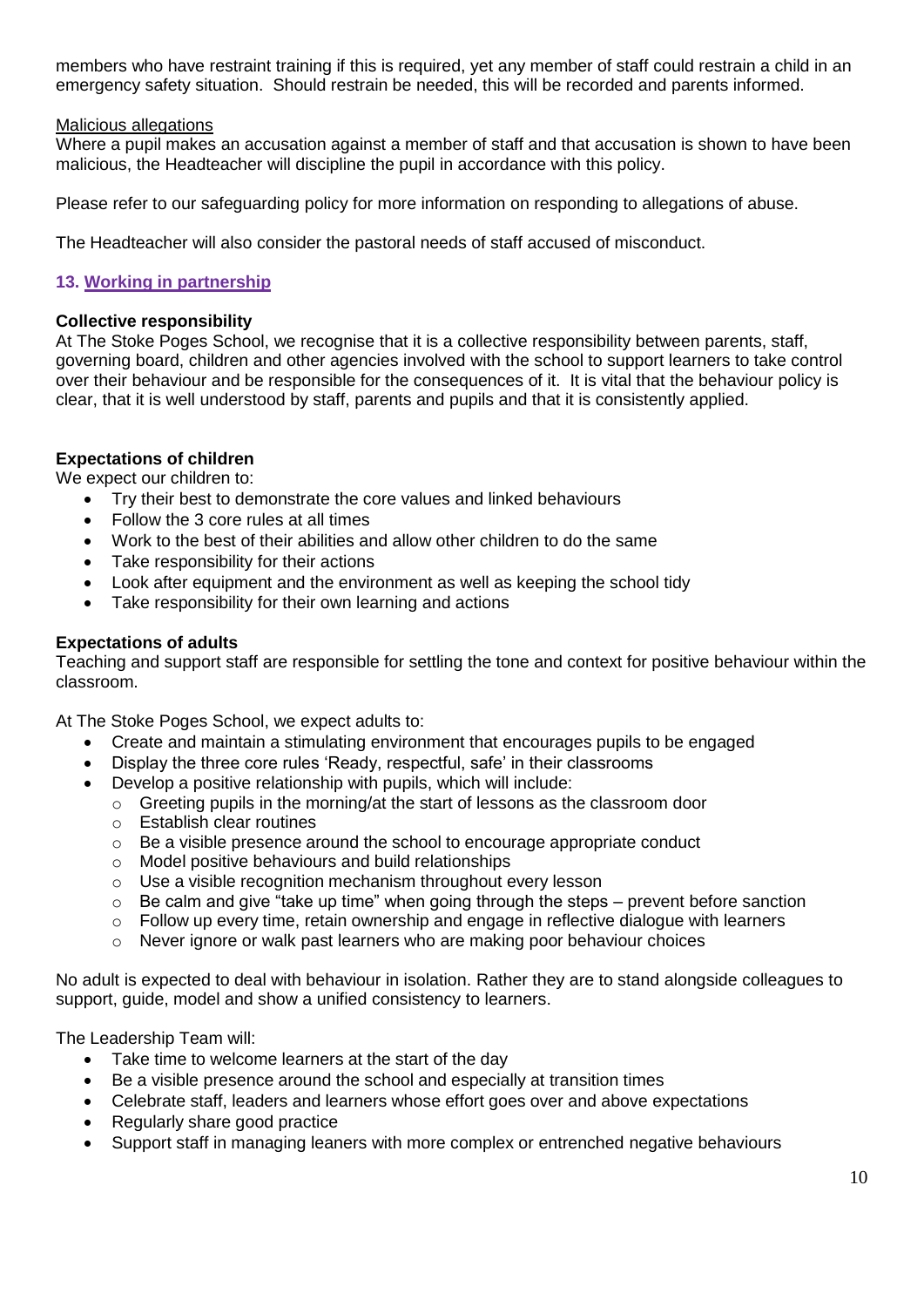- Regularly review provision for learners who fall beyond the range of written policies
- Review how staff implement this policy to ensure rewards and sanctions are applied consistently

The Senior Leadership Team and SENDCo will also:

- Implement and monitor the effectiveness of this policy throughout the school and, where appropriate, report to governors
- Support the staff in the implementation of procedures outlined in this policy and offer guidance where necessary
- Keep records of any significant negative behaviour incidents and report to LA or Governors as necessary
- Liaise with external agencies as necessary in order to support individuals with specific needs

The governing board will:

- Annually review a written statement of principles, policy and guidance to support the Headteacher and school staff in determining measures for managing behaviour and discipline
- Notify the Headteacher and offer further guidance where it feels that particular measures introduced or issues addressed regarding behaviour are inappropriate, unfair or contrary to any local or national guidance or regulations

Parents will:

- Support their child's learning and co-operate with the school, as set out in the Home-School Agreement
- Promote positive behaviours at home as well as at school
- Read any documentation that is sent home
- Meet with members of the school staff as necessary to discuss any concerns
- Contact the school if they have any concerns or questions about the contents of this policy

#### **14. Monitoring arrangements**

This policy will be reviewed by the Headteacher and governing board annually. At each review, the policy will be approved by the Headteacher.

The written statement of behaviour principles will be reviewed and approved by the governing board annually.

#### **15. Links with other policies**

This policy is linked to the following policies:

- Exclusions policy
- Child Protection and Safeguarding policy

| Headteacher                                   | <b>Date</b> |  |
|-----------------------------------------------|-------------|--|
| <b>Chair of the Governing</b><br><b>Board</b> | <b>Date</b> |  |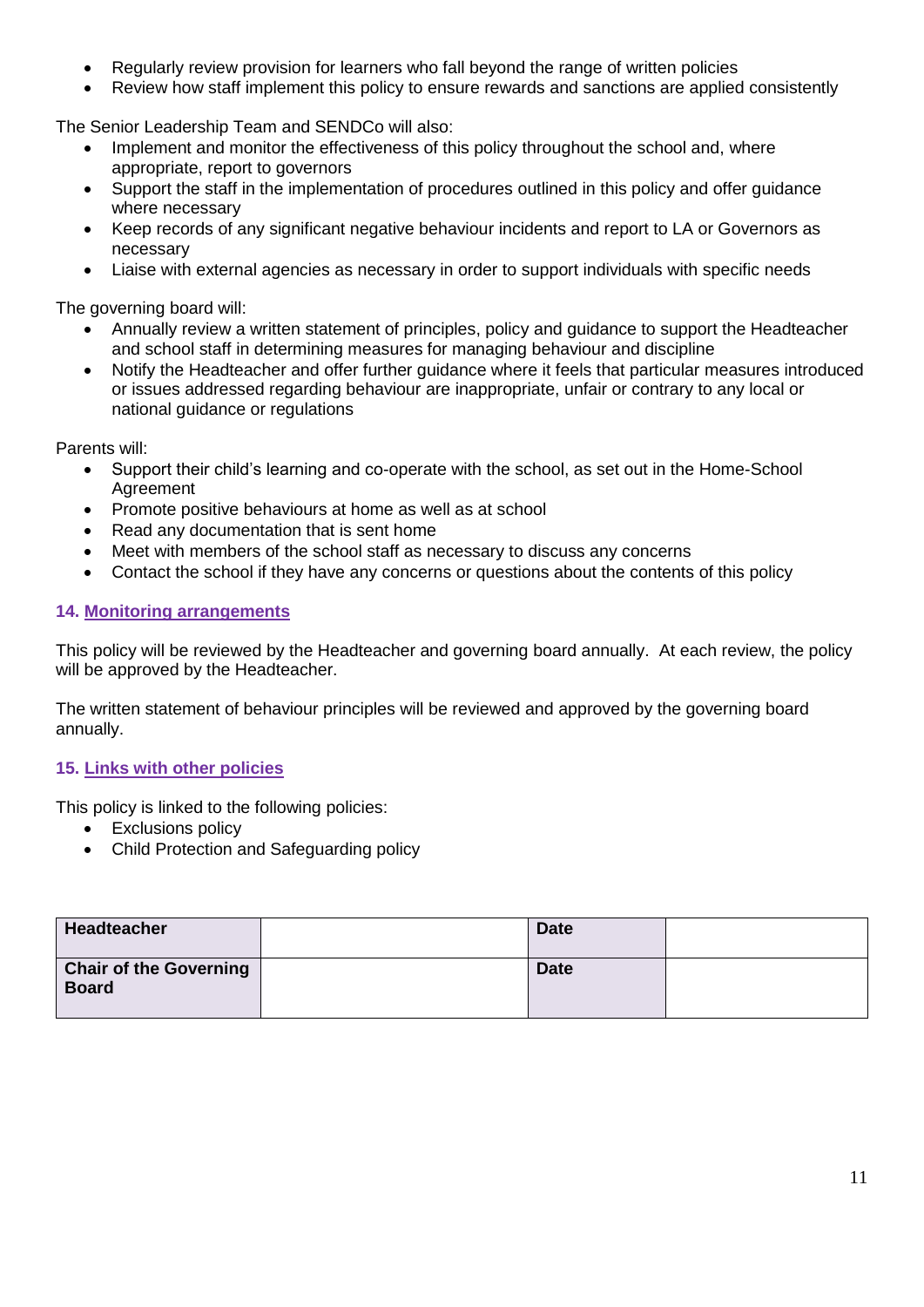**Appendix 1: Three Simple Rules**

# **3 SIMPLE RULES**

| At The Stoke Poges School, we follow 3 simple rules: RRS |                      |                           |
|----------------------------------------------------------|----------------------|---------------------------|
| R                                                        | Be ready to learn    | Are you ready?            |
| R                                                        | Be respectful to all | Are you being respectful? |
| S                                                        | Be safe              | Are you being safe?       |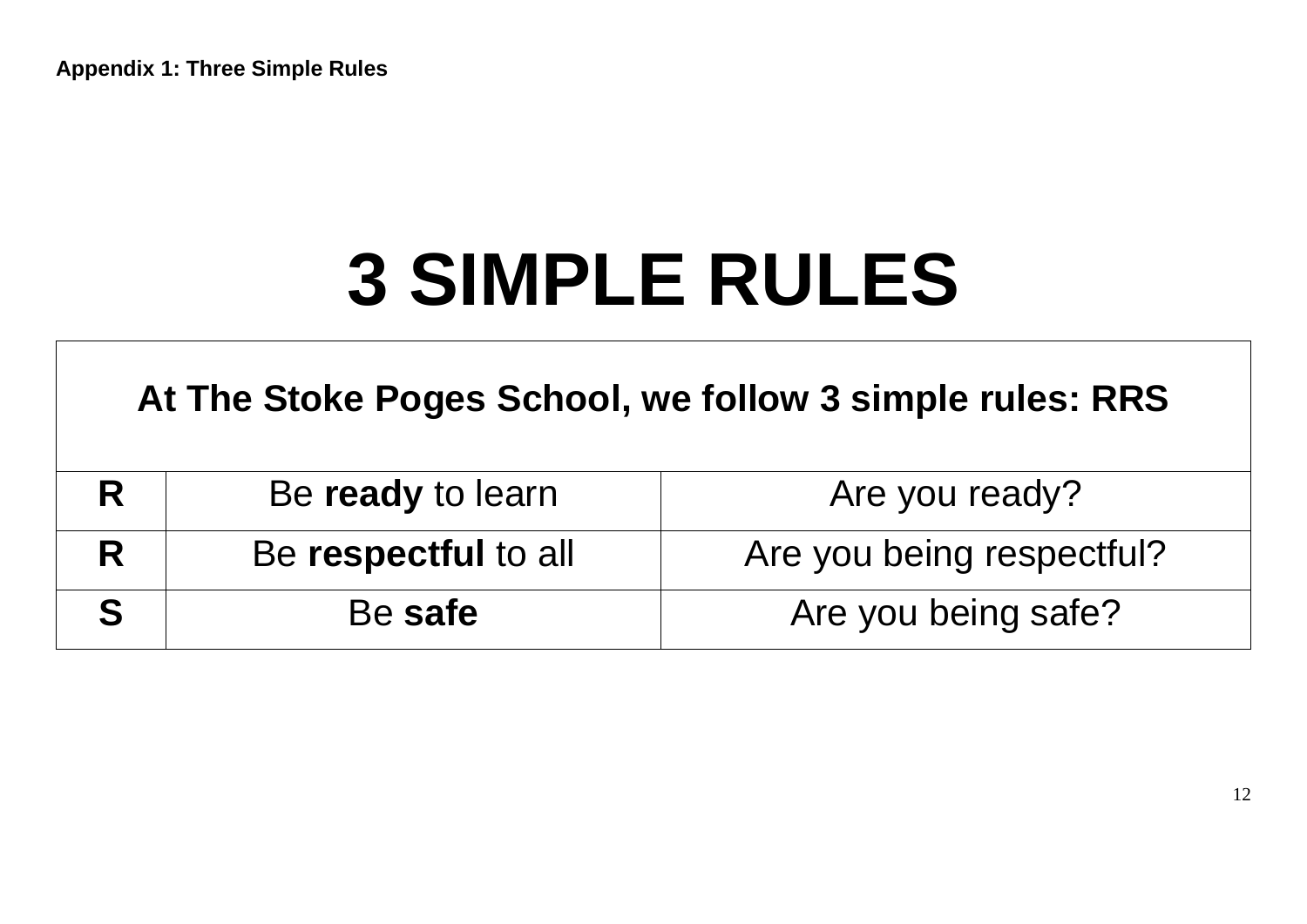## **Appendix 2: The Step System**

| <b>Stage</b>                         | <b>Application</b>                                                                                                                                                                                                                                                                                                                                                                                                                                                                                                                                                                                                                                                                                                                                                                       | Language (script)                                                                                                                                                                                                                                                                                                                                         |
|--------------------------------------|------------------------------------------------------------------------------------------------------------------------------------------------------------------------------------------------------------------------------------------------------------------------------------------------------------------------------------------------------------------------------------------------------------------------------------------------------------------------------------------------------------------------------------------------------------------------------------------------------------------------------------------------------------------------------------------------------------------------------------------------------------------------------------------|-----------------------------------------------------------------------------------------------------------------------------------------------------------------------------------------------------------------------------------------------------------------------------------------------------------------------------------------------------------|
| <b>STAGE 1</b><br><b>Reminder</b>    | Stage 1 - The Stoke Poges Way!                                                                                                                                                                                                                                                                                                                                                                                                                                                                                                                                                                                                                                                                                                                                                           | 'I'm very impressed by how well (another child) is doing<br>wit X. Thank you so much.'                                                                                                                                                                                                                                                                    |
|                                      | We expect everyone to be on "stage 1".<br>$\bullet$<br>There are no set number of reminders.<br>$\bullet$<br>While on stage 1 a child can access all the wonderful rewards for following our school<br>$\bullet$<br>rules and displaying our school values.<br>We are all human and therefore everyone might need a reminder from time to time.<br>$\bullet$<br>Make a point of congratulating a pupil who is completing the action/request correctly<br>$\bullet$<br>first and putting the focus on this correct behaviour.<br>Delivered as privately as possible (don't make the poor behaviour a focus).<br>$\bullet$<br>Distraction can work well for refusal behaviours at this point.<br>$\bullet$<br>Redirection/ Reminder - A positive encouragement to follow our school rules. | '[NAME], are you okay?'<br>'I can see you are struggling with x, how can I help?'<br>'Do you remember that one of our rules is x? Thank<br>you for now doing Y.'<br>Script: Name, I am giving you a rule reminder. When<br>you (describe behaviour here) you are not showing us<br>that you are ready/respectful/safe (refer to the<br>appropriate rule). |
| <b>STAGE 2</b><br><b>Caution</b>     | <b>Stage 2 - Caution</b><br>Only 1 caution given, as privately as possible.<br>$\bullet$<br>Again, draw attention to another child following the rule first and thank them (but don't<br>$\bullet$<br>make comparisons)<br>Firmer, more assertive tone than the reminder (but not aggressive – nor overly<br>$\bullet$<br>passive)<br>Remind child of the rule or routine which is not being followed<br>$\bullet$<br>Explain the sanction which will be imposed if the routine, rule or instruction isn't now<br>$\bullet$<br>followed<br>Walk away so as not to get into a back and forth negotiation.<br>$\bullet$                                                                                                                                                                    | 10 second intervention':<br>1. [NAME] you know x is one of our rules. Doing<br>Y is breaking our rule because<br>I expect you to<br>2.<br>If you make this [positive] choice then [explain<br>3.<br>positive outcome], if you continue with Y then<br>[explain consequence].<br>4. I know you will make the right choice.<br>Walk away.                   |
| <b>STAGE 3</b><br><b>Last Chance</b> | Stage 3 - Last chance. Warning Card issued.<br>A clear verbal warning delivered privately wherever possible, making the learner<br>$\bullet$<br>aware of their behaviour and clearly outlining the consequences if they continue.<br>A stage 3 warning card will be issued - This is supported by a visual reminder to help<br>$\bullet$<br>the learner get back to stage 1 quickly. "Your behaviour your choice."<br>Learners will be reminded of their previous good conduct to prove that they can make<br>good choices.                                                                                                                                                                                                                                                              | 30 second scripted intervention<br>'[NAME], I noticed that you are[specify<br>1.<br>unwanted behaviour].'<br>'It was the rule about being<br>2.<br>[Ready/respectful/safe] that you broke.'<br>3. 'If it continues then you have chosen to<br>[explain sanction e.g. go to another class, sit<br>on the bench for x minutes].'                            |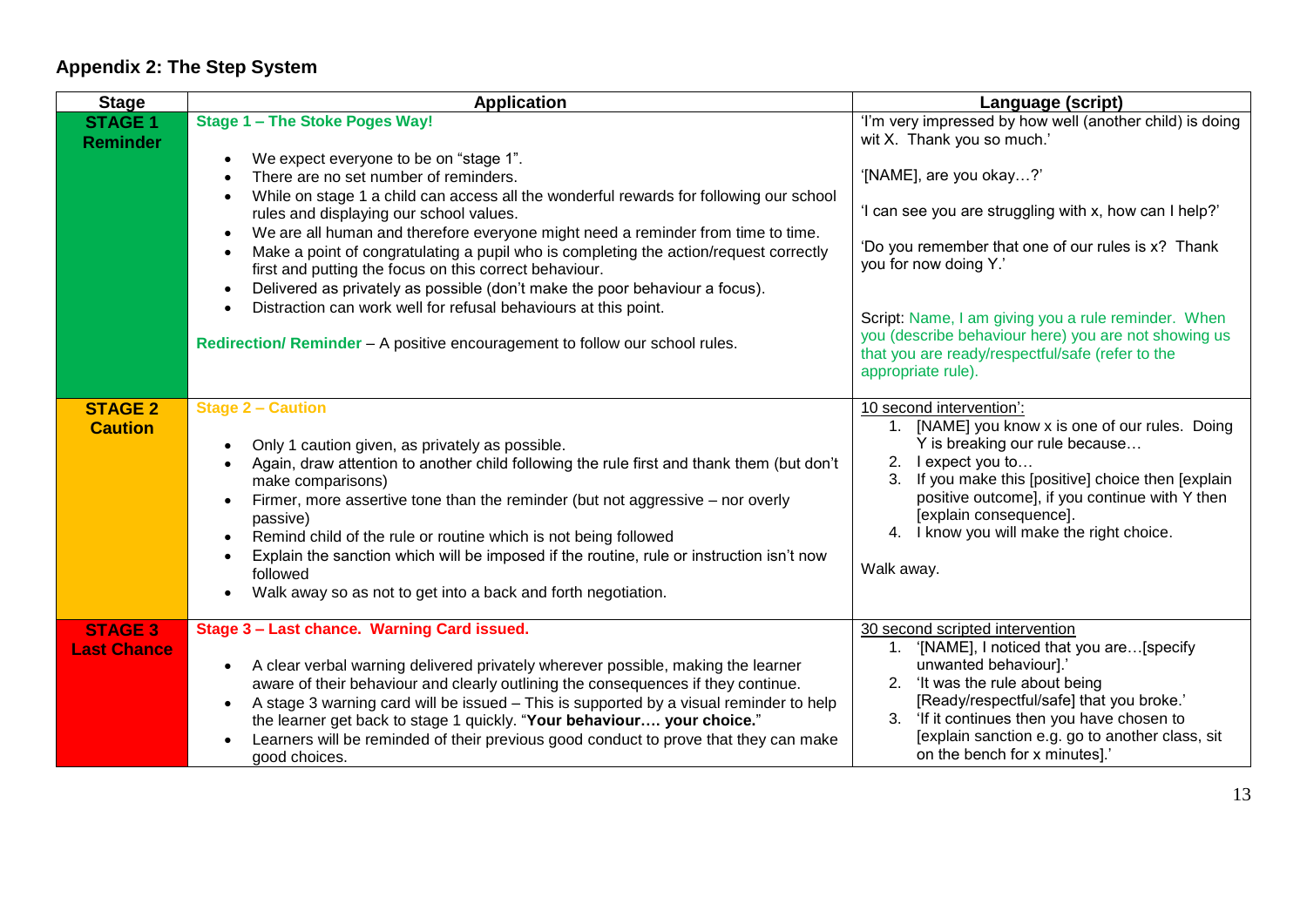|                                                         | This should be 5 minutes with the card to get themselves back on to stage 1. Once<br>$\bullet$<br>this happens the card goes back away and they are back on stage 1.<br>Only 1 last chance given.<br>$\bullet$<br>Use the 30 second scripted intervention.<br>Child needs to spend 2 minutes discussing the behaviours that led to this with you at<br>the end of the session (even if the behaviours improve after this)<br>Finish by reminding them of when they did succeed in following the rule $-$ try to be<br>specific.<br>Walk away so as not to get into a back and forth negotiation.<br>$\bullet$                                                                                                                                                                                                                                                                                                                                                                                                                                                                                                                                                                                                                          | 4. 'Do you remember last week when you<br>[highlight examples of the child succeeding in<br>following the rule]?'<br>'That is who I need to now, [NAME].'<br>5.<br>'I know you can succeed!'<br>6.<br>'We will talk about this at the end of the<br>7.<br>session.'<br>Script: Name, I am giving you time to think now.<br>When you (describe behaviour here) you are not<br>following our rule of (name rule here). You are<br>choosing to be on Stage 3. Do you remember<br>when (description of previously displayed positive<br>behaviour by adult). That is the behaviour I would<br>like to see. Thank you for listening.                                                                                                                                            |
|---------------------------------------------------------|----------------------------------------------------------------------------------------------------------------------------------------------------------------------------------------------------------------------------------------------------------------------------------------------------------------------------------------------------------------------------------------------------------------------------------------------------------------------------------------------------------------------------------------------------------------------------------------------------------------------------------------------------------------------------------------------------------------------------------------------------------------------------------------------------------------------------------------------------------------------------------------------------------------------------------------------------------------------------------------------------------------------------------------------------------------------------------------------------------------------------------------------------------------------------------------------------------------------------------------|----------------------------------------------------------------------------------------------------------------------------------------------------------------------------------------------------------------------------------------------------------------------------------------------------------------------------------------------------------------------------------------------------------------------------------------------------------------------------------------------------------------------------------------------------------------------------------------------------------------------------------------------------------------------------------------------------------------------------------------------------------------------------|
| <b>STAGE 4</b><br><b>Time Away</b><br>and<br>discussion | Stage 4 - Time Away. Contact with parents by the class teacher<br>If the behaviour continues the adult may decide that time away from the distraction is<br>necessary. This may be within their own classroom, in another classroom or in a room<br>supervised by an adult. During "time out" the child will be expected to continue their learning<br>and once this is complete, hopefully they will show that they are ready to go back to stage 1.<br>Time-out is always adult supervised. If a child is deregulated it might be a walk with another<br>adult to give some 'time out'. If it is playtime or PE then x minutes on a bench to allow<br>thinking time.<br>The class teacher will communicate with parents via a note or conversation. This will inform<br>parents of the rule or rules which have not been followed. At this point, the child will receive a<br>loss of privilege soon after e.g. five minutes of playtime. This will be led by the person who<br>has issued the stage 4 warning.<br>A restorative conversation will be had with any child reaching stage 4 and a reflection sheet<br>completed. Children will be expected to have a reflective dialogue during/after their loss of<br>privilege time. | Script (as used by adults): Name, you are now<br>choosing to be on Stage 4 because you are not<br>following our rule of (name rule here). You need to<br>take some time out to help you focus and ensure<br>you get back to stage 1. You now need to go<br>toforminutes. We will discuss this at the end<br>of the session.<br>Script continued (as used by adults): when the child<br>returns to learning in the classroom. Name, you have<br>chosen to be on Stage 4 and I communicate with<br>your parents via You are (describe loss of<br>privilege e.g. currently missing out on your play).<br>Do you remember when (description of previously<br>displayed positive behaviour by adult). That is the<br>behaviour I would like to see. Thank you for<br>listening. |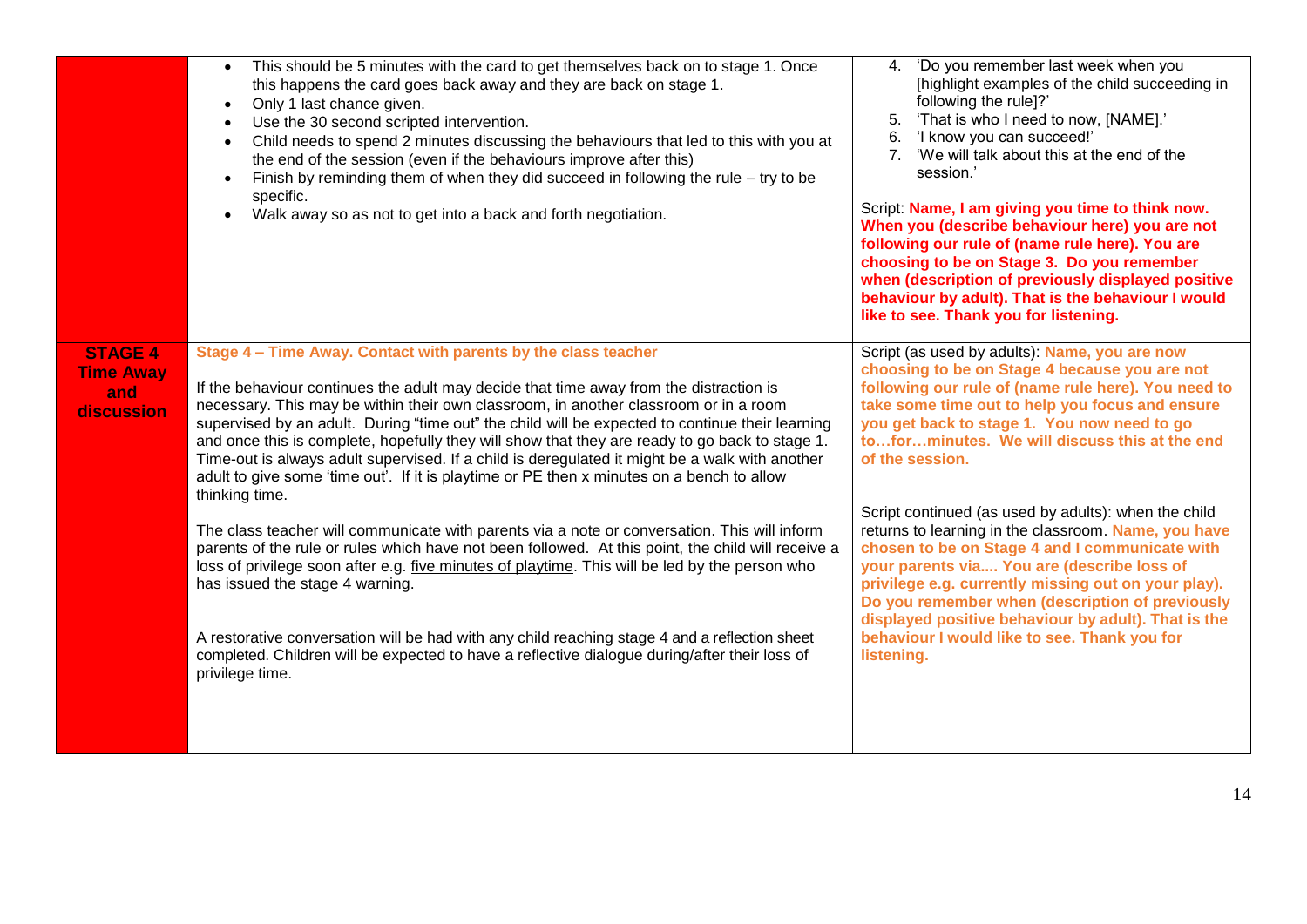| <b>Imposition</b> | Imposition given if needed<br>An imposition is additional work that must be completed that evening, countersigned by the<br>parent and returned first thing. This is to help the child to understand that there are<br>consequences and the responsibility for making up time lost is with them not the teacher. | As you missed your learning time earlier, I<br>need you to catch up.<br>Please complete this at home so you haven't<br>missed anything.                                                                                                                                                                                                                                                                            |
|-------------------|------------------------------------------------------------------------------------------------------------------------------------------------------------------------------------------------------------------------------------------------------------------------------------------------------------------|--------------------------------------------------------------------------------------------------------------------------------------------------------------------------------------------------------------------------------------------------------------------------------------------------------------------------------------------------------------------------------------------------------------------|
| Repair            | Most important part of the process:<br>Can either be an informal chat at breaktime walking in the playground (walk and talk); or a<br>more formal restorative meeting.                                                                                                                                           | <b>Restorative Conversation</b><br>5 questions (KS2)/3 questions * (KS1) is usually<br>enough from the following:<br>What happened? *<br>What were you thinking at the time?<br>What have you thought since?<br>How did this make people feel? *<br>Who has been directly affected?<br>How have they been affected?<br>What should we do to put things right? *<br>How can we do things differently in the future? |

**When a child returns to the next session or from the time-out, they return to the 'reminder' stage. Don't jump back to the 'Time Out' should the behaviour continue.**

#### **For dangerous or severe behaviour (which you don't feel can be handled at the class teacher level):**

| <b>STAGE 5</b>                   | Dangerous and persistent behaviour may need the support of SLT:                                                                                                                                                                                                                                                                                              | Where a member of SLT is called:                                                                                                                                                                                                                                                             |
|----------------------------------|--------------------------------------------------------------------------------------------------------------------------------------------------------------------------------------------------------------------------------------------------------------------------------------------------------------------------------------------------------------|----------------------------------------------------------------------------------------------------------------------------------------------------------------------------------------------------------------------------------------------------------------------------------------------|
| <b>Calling for</b><br><b>SLT</b> | Fighting<br>2 <sup>nd</sup> Time Out in the same session etc<br>$\circ$<br>Throwing furniture / breaking equipment<br>$\circ$<br>Persistent disruptive behaviour<br>Disruption which prevents the class from learning<br>Most children demonstrating these behaviours will have an individual behaviour<br>plan so please follow this in the first instance. | Ask SLT member to come to the class (avoid<br>the 'walk of shame' to the HT office)<br>Speak to the child with the SLT member<br>$\bullet$<br>present to show that you still have authority<br>Remain calm and assertive. Do not allow your<br>emotional feelings to cloud the conversation. |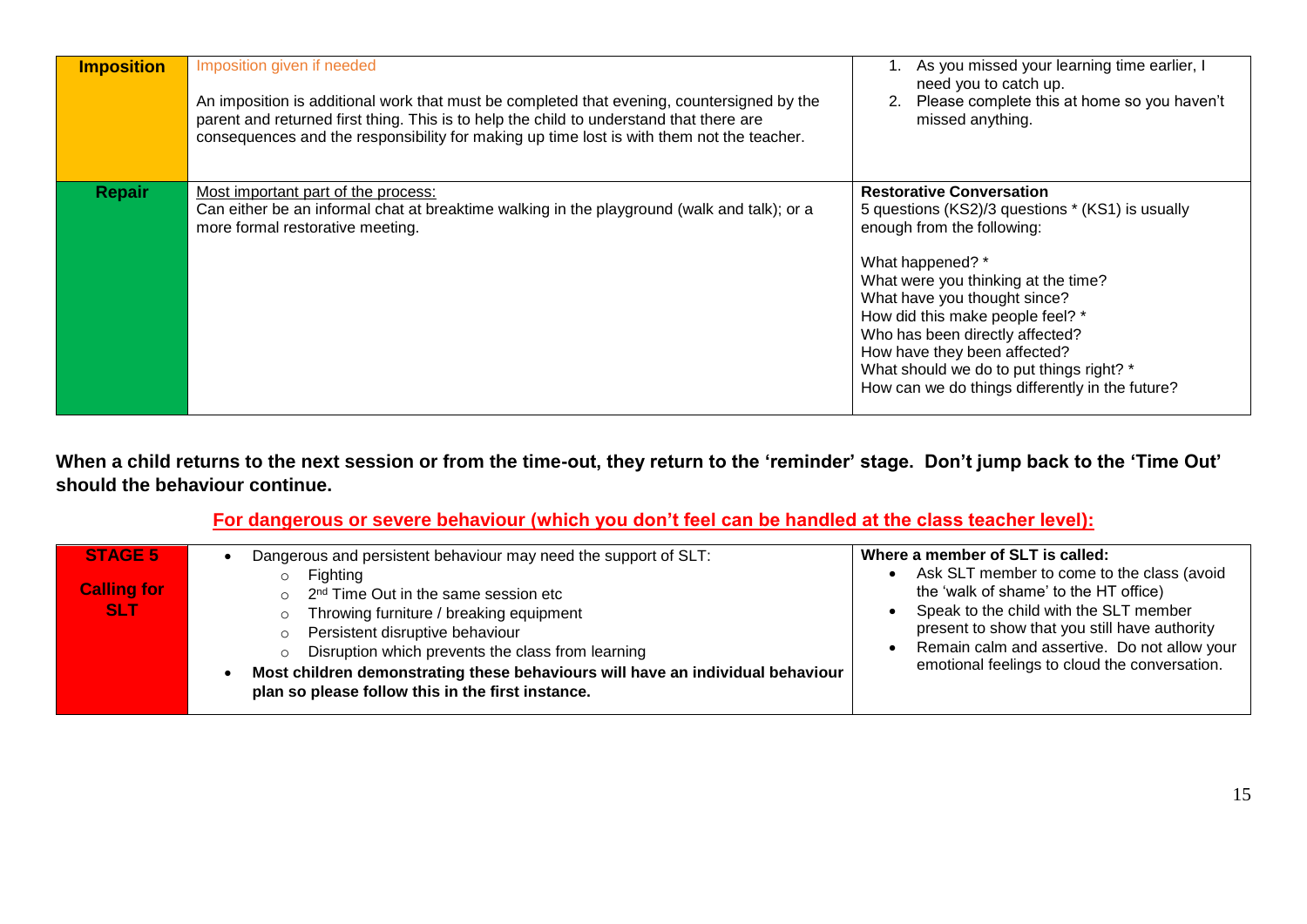#### **Appendix 3 - Restorative Practice at The Stoke Poges School**

#### **Definition**

The aim of restorative practices is to develop community and to manage conflict and tensions by repairing harm and building relationships.

All children, in order to succeed at The Stoke Poges School must follow the school rules and accept the sanctions in order to fulfil true reconciliation.

- Confession (acknowledge what you did)
- Contrition (recognition that you hurt someone else)
- Firm purpose of amendment (willingness to change your behaviour)
- Penance (you do something to make amends)
- Reconciliation (usually saying sorry and shaking hands) bringing aboutpeace and back to how it was before the incident.

Restorative practices in schools is about:

- Building safer schools
- Changing behaviour not punishing
- Adults modelling restorative approaches
- Finding ways to repair harm
- Supporting staff, children and families to use RP to build community

Why use a restorative approach?

- Punishment doesn't meet needs of those who suffered
- May be kudos or 'street cred' attached to the punishment
- Offenders don't have to face full effects of actions
- Offender may feel isolated and it may be difficult for them to get back into school community, making rule-breaking more attractive
- If problem behaviour persists, child may be pushed down a road of exclusion and marginalisation. They may be removed from school, but remain a problem in the wider community

#### Restorative Questions 1

To respond to challenging behaviour:

- What happened?
- What were you thinking about at the time?
- What have your thoughts been since?
- Who has been directly affected by what you did?
- In what way have they been affected?
- What do you think you need to do to make things right?

#### Restorative Questions 2

To help those harmed by others' actions:

- What did you think when you realised what had happened?
- What have your thoughts been since?
- How has this affected you and others?
- What had been the hardest thing for you?
- What do you need to do to make things right?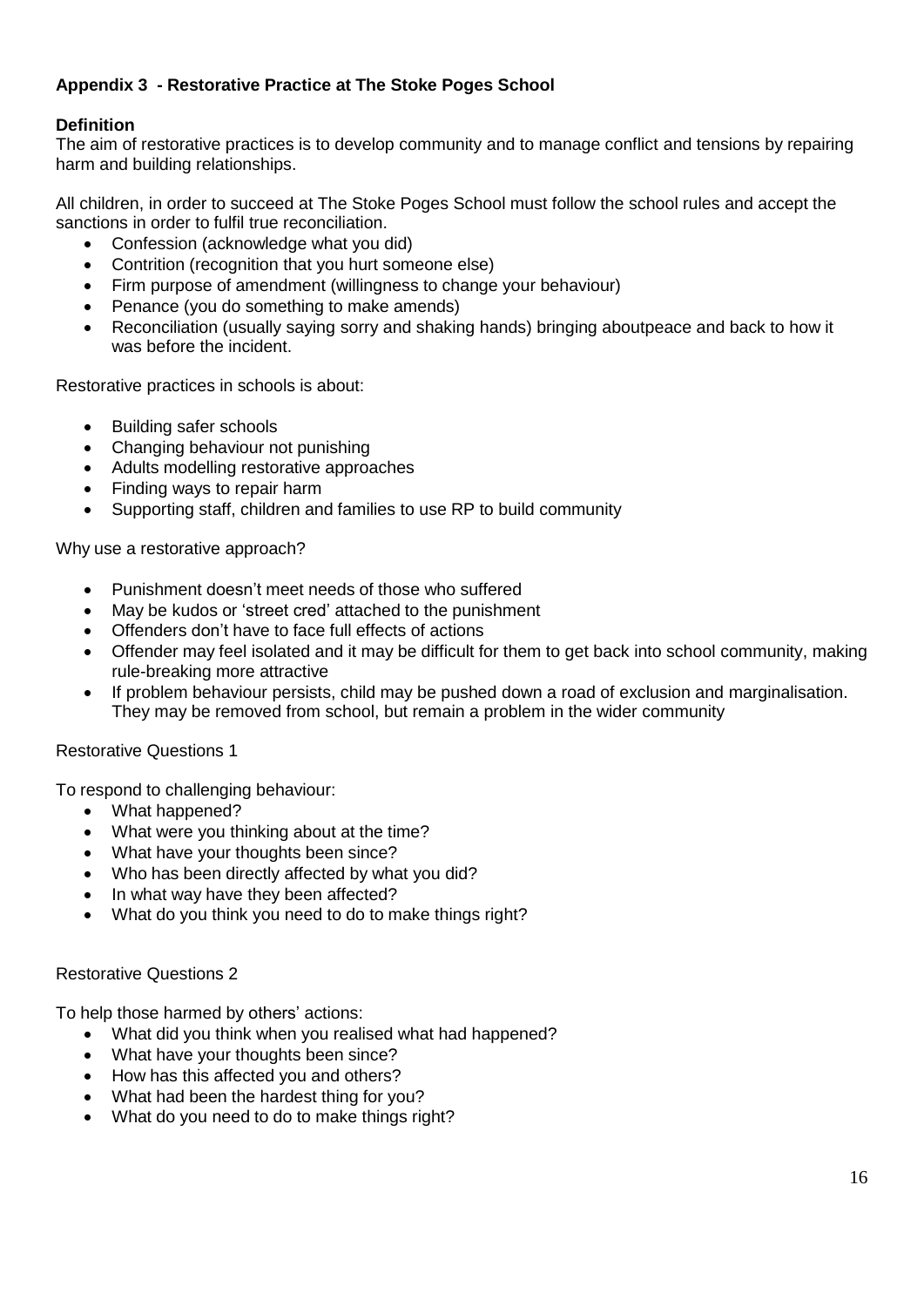#### **Appendix 4 – Use of Reasonable Force**

The legal provisions on school discipline also provide members of staff with the power to use reasonable force to prevent pupils committing an offence, injuring themselves or others or damaging property, and to maintain good order and discipline in the classroom.

Headteachers and authorised school staff may also use such force as is reasonable given the circumstances when conducting a search without consent for knives or weapons, alcohol, illegal drugs, stolen items, tobacco and cigarette papers, fireworks, pornographic images or articles that have been or could be used to commit an offence or cause harm. Force cannot be used to search for items banned under the school rules.

School staff have a legal power to use force and lawful use of the power will provide a defence to any related criminal prosecution or other legal action.

Suspension should not be an automatic response when a member of staff has been accussed of using excessive force.

Senior school leaders should support their staff when they use this power. The Stoke Poges School follows the guidance from the DFE.

Please Note: Parental consent is not required to restrain a pupil.

#### **What is reasonable force?**

The term 'reasonable force' covers the broad range of actions used by most teachers at some point in their career that involve a degree of physical contact withpupils.

Force is usually used either to control or restrain. This can range from guiding a pupil to safety by the arm through to more extreme circumstances such as breaking up a fight or where a student needs to be restrained to prevent violence or injury.

'Reasonable in the circumstances' means using no more force than is needed. As mentioned above, schools generally use force to control pupils and to restrain them. Control means either passive physical contact, such as standing between pupils or blocking a pupil's path, or active physical contact such as leading a pupil by the arm out of a classroom.

Restraint means to hold back physically or to bring a pupil under control. It is typically used in more extreme circumstances, for example when two pupils are fighting and refuse to separate without physical intervention.

School staff should always try to avoid acting in a way that might cause injury, but in extremem cases it may not always be possible to avoid injuring the pupil.

#### **Who can use reasonable force?**

All members of school staff have a legal power to use reasonable force. This power applies to any member of staff at the school. It can also apply to people whom the headteacher has temporarily put in charge of pupils such as unpaid volunteers or parents accompanying students on a school organised visit.

#### **When can reasonable force be used?**

Reasonable force can be used to prevent pupils from hurting themselves or others, from damaging property, or from causing disorder.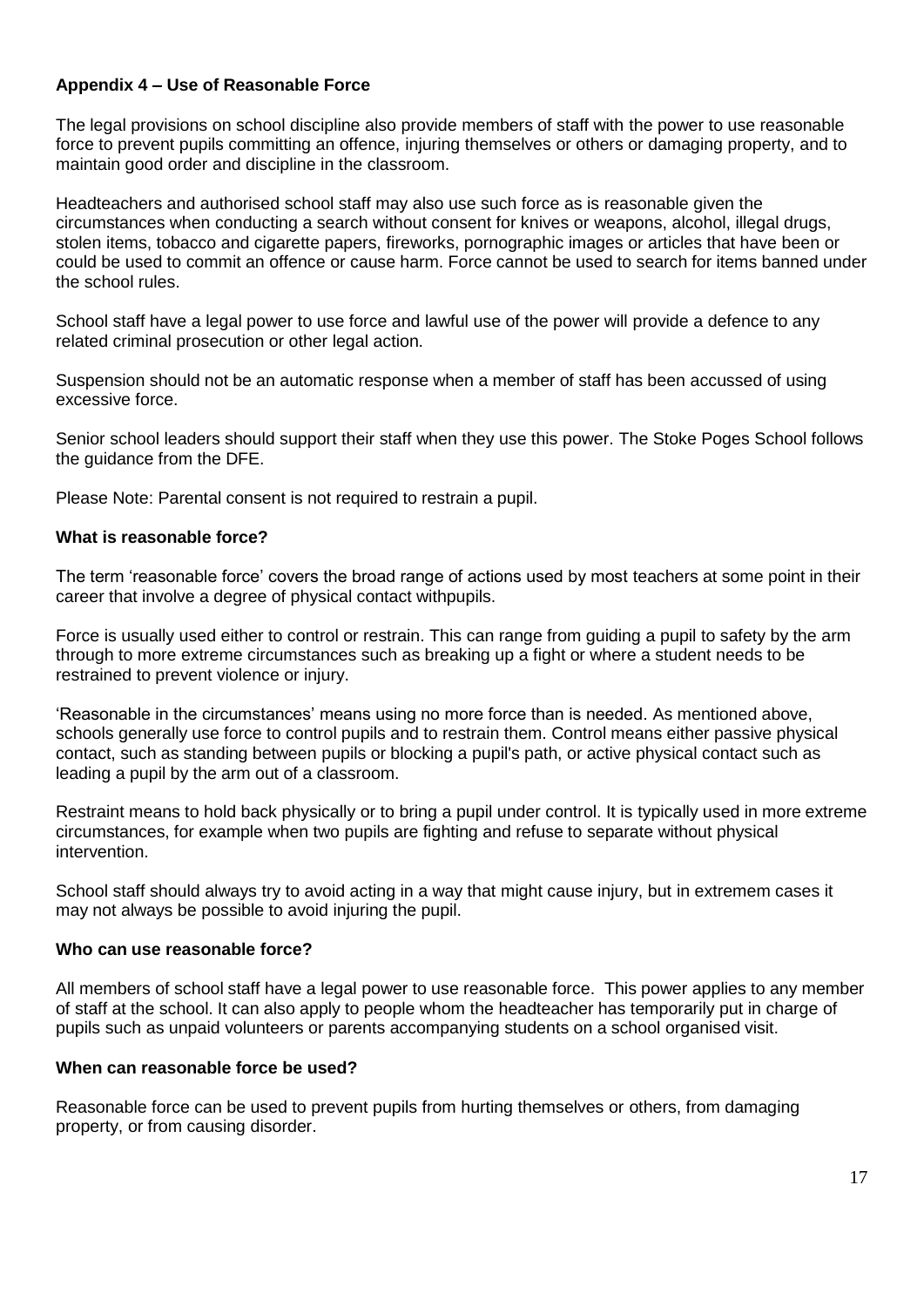In a school, force is used for two main purposes – to control pupils or to restrain them. The decision on whether or not to physically intervene is down to the professional judgment of the staff member concerned and should always depend on the individual circumstances.

The following list is not exhaustive but provides some examples of situations whereas reasonable force can and cannot be used.

Schools can use reasonable force to:

- Remove disruptive children from the classroom where they have refused to follow an instruction to do so
- Prevent a pupil behaving in a way that disrupts a school event or a school trip or visit
- Prevent a pupil leaving the classroom where allowing the pupil to leave would risk their safety or lead to behaviour that disrupts the behaviour of others
- Prevent a pupil from attacking a member of staff or another pupil, or to stop a fight in the playground
- Restrain a pupil at risk of harming themselves through physical outbursts.

Schools cannot:

• use force as a punishment – it is always unlawful to use force as apunishment.

#### **Communicating the school's approach to the use of force**

Every school is required by law to have a behaviour policy and to make this policy known to staff, parents and pupils. This policy should include guidance on the use of reasonable force although this is not a legal requirement.

Any policy on the use of reasonable force should acknowledge their legal duty to make reasonable adjustments for disabled children and children with SEND.

Schools do not require parental consent to use force on a student.

By taking steps to ensure that staff, pupils and parents are clear about when force might be used, the school will reduce the likelihood of complaints being made whenforce has been used properly.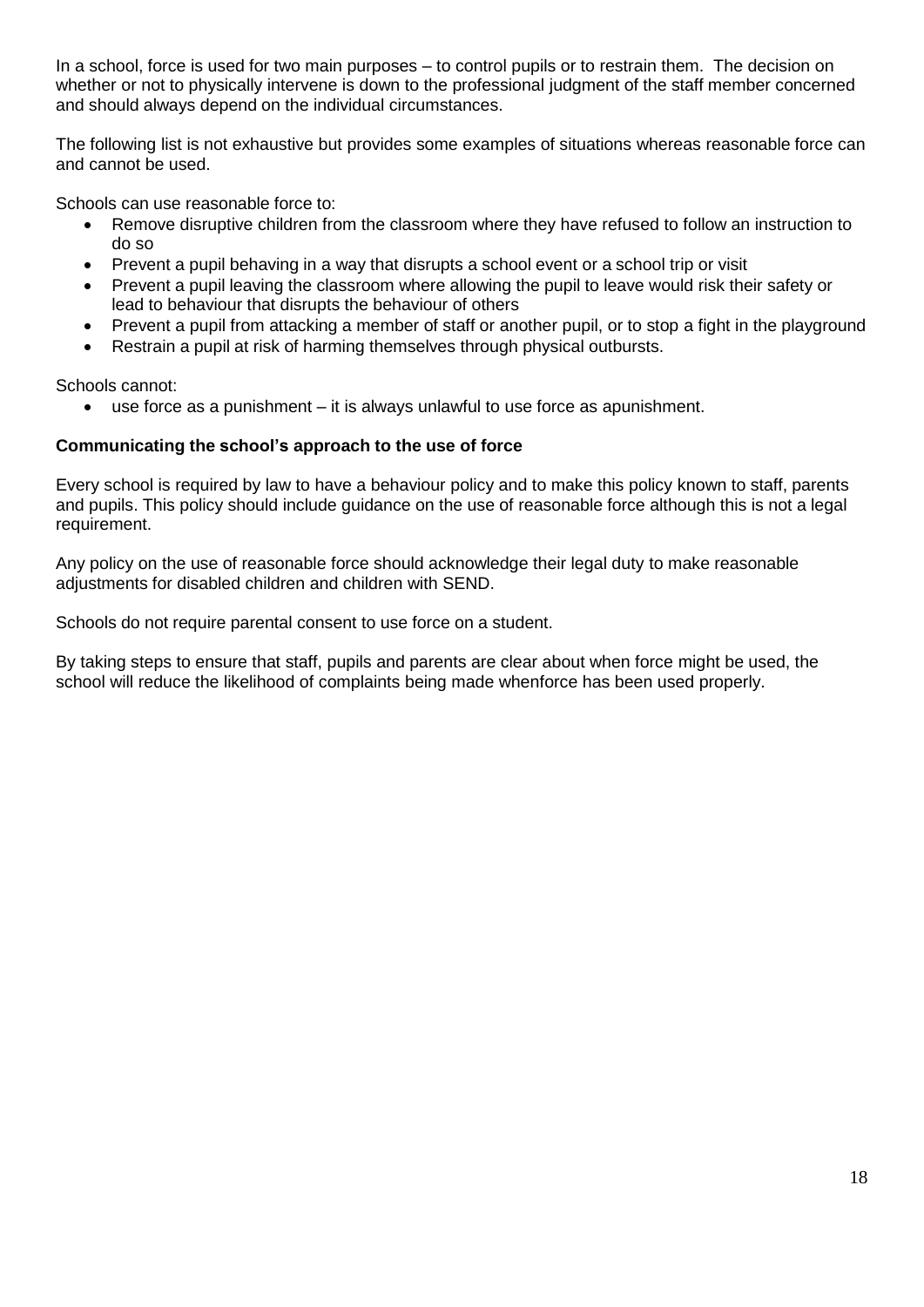#### **Appendix 5**

#### **Behaviour and SEND – a graduated response for children who have SEN and/or may require additional support.**

For a small minority of children, the whole school behaviour system may not be working to improve their behaviours. In most cases, a graduated response will apply, although each situation will be dealt with on a case by case basis as some incidents may require a more escalated response.

#### *How do we identify pupils who may need additional support with improving their behaviours?*

This may come from a variety of sources:

- Reports on CPoms
- **Obsevations**
- Teacher or teaching assistant feedback
- Parental feedback
- Knowing if a child has SEMH or other special educational needs that can mean their needs lead to more challenging behaviours
- A safeguarding concern

For children who are not SEND, yet whose behaviours are a concern, the following additional measures may be put in place in the first instance (please note this is not an exhaustive list):

#### Stage 1

- Daily behaviour tracker for rewarding agreed target desired behaviour and daily reward system to be earnt
- Use of script for supporting behaviour
- Home/school communication set up
- Targets set for desired behaviours
- Check-ins with nominated adult.
- Restorative conversations
- Look at potential causal factors and address these

These are not short term measures (usually 2-3 weeks) and are then reviewed with parents. If behaviours improve, then the child reverts to being managed via the whole school behaviour system.

#### *What if behaviours do not improve or are more challenging or the child has SEMH or other special educational needs?*

#### Stage 2

If behaviours do not improve we will start a more bespoke Behaviour Support Plan for the child or if they have SEMH or other SEN then we will also start this process alongside their School Support Plan (SSP) and use the graduated response relevant to their primary SEND need, following assess, plan, do and review cycle as well as updating risk assessments and sharing with whole school team.

We will write the Behaviour Support Plan with the team working with the child and involve the child, if able, and the parent. We will also complete a risk assessment.

We will also start to work with other agencies according to the child such as CAMHS, EP, OT, School Nurse, LA SEN team (if SEN) and Bucks PRU.

From referring to appropriate agencies, we will also look at reasonable adjustments that could be made in our setting with the resources available to us. This could include (although not an exhaustive list):

- 1:1 adult support
- Now and next charts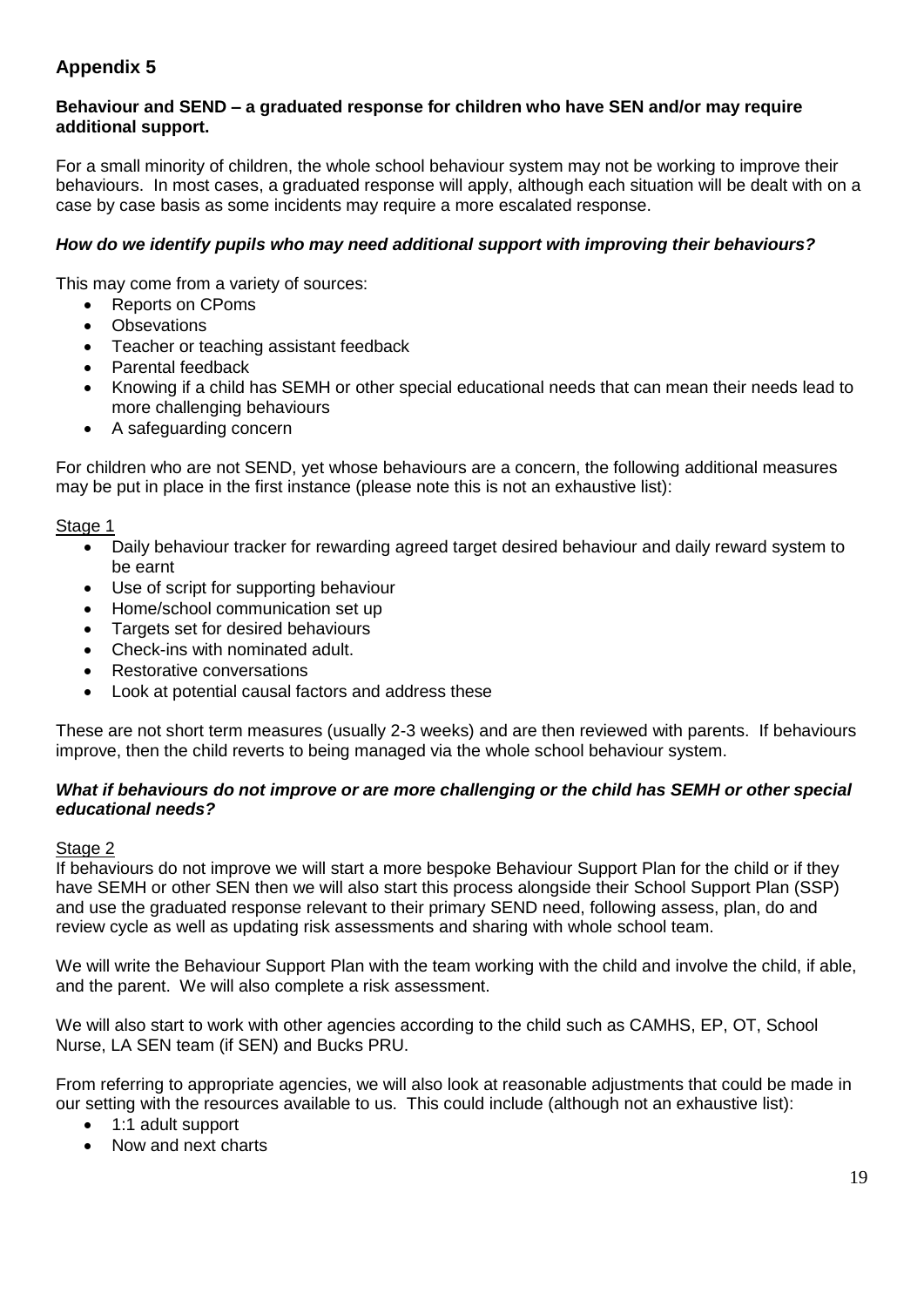- Nurture room
- Movement breaks
- Behaviour tracking grids to spot trends and patterns
- Move to a bespoke curriculum
- Access to pastoral support programmes in school
- Use of diagnostic tools (such as Strengths Development Questionnaire)

These are regularly reviewed and shared with parents.

If behaviours still do not improve or escalate, then we will talk to the other agencies to ensure professionals working with the child can support school and parents. We would also approach the PRU for support and also advice from Bucks LA Exclusions and Re-integration Team, as well as the SEND support team, if the child has EHCP, or virtual school if child is Looked After.

#### Stage 3

It is always our intention to avoid having to apply exclusions to a child, especially if they have SEND/EHCP or are Looked After; however, there may be occasions when despite the reasonable adjustments, use of de-escalation strategies, the BSP and risk assessments in place, an incident arises that causes physical or emotional harm to other adults or children, that significantly damages property and/or puts the safety of themselves or others at risk, then the Headteacher reserves the right to exclude the child from school, either on a fixed term suspension basis or for serious incidents or repeated disruptive behaviours as a permanent exclusion.

Whilst the interests of the needs of the child are paramount, the school also has to balance this with protecting the health and safety of its staff in accordance with the Health and Safety Act 1974.

In the event of repeated fixed term suspensions, the school will escalate to a multi-agency meeting, liaise with parents and seek further advice from the local authority Exclusions and SEND teams and also look to see what other options are available in a suitable timely manner (e.g. managed move / full time PRU / special school application if parents agree).

Permanent exclusions are a last resort and will only occur when the Headteacher believes that a serious breach or repeated breaches of the behaviour policy has occurred and if the safety, education and welfare of others in the school is at risk should the child remain in school.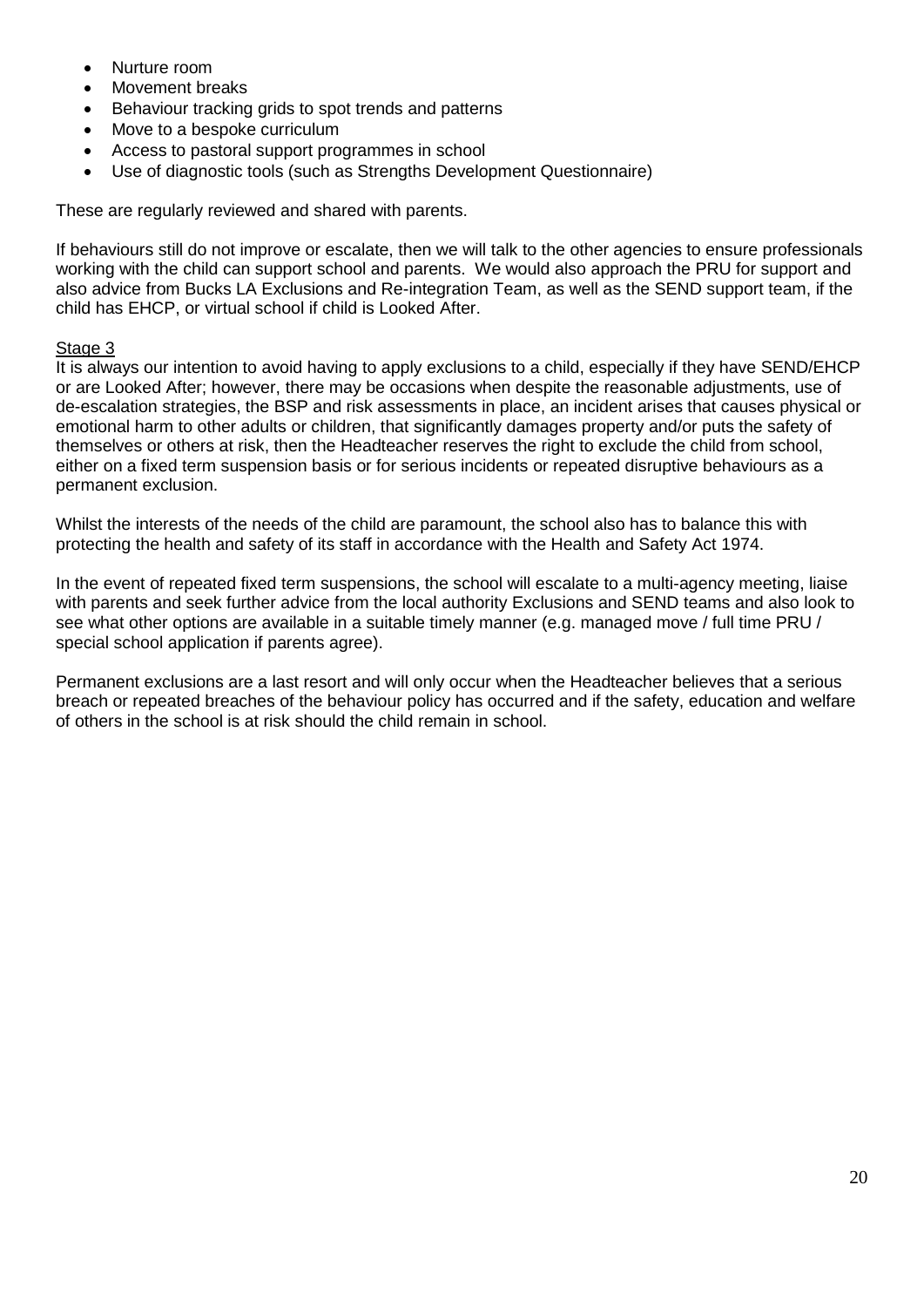#### **RECOGNITION BOARDS**

A recognition board is the simplest way to shift the culture in your classroom. It doesn't prevent you from dealing robustly with poor behaviour; it just means that you will be dealing with less of it. The behaviour of one child is not everyone else's business. It is between you and the individual. The advertising of poor behaviour doesn't help, but routinely advertising the behaviour that you do want does.

Simply write at the top of the board the behaviour on which you want to focus. Try 'One Voice' for classes who constantly talk over each other, 'Speak politely' to emphasise manners or 'Hands and feet to yourself' for those who give them to others too freely. Perhaps your focus is less about social behaviours and more about learning behaviours. In this case the focus might be 'Accurate peer feedback', 'Persuasive language' or 'Show working'. When you see children demonstrating the behaviour well, write their name on the board. The recognition board is not intended to shower praise on the individual. It is a collaborative strategy: we are one team, focused on one learning behaviour and moving in one direction. Pursue the behaviour you want by chasing it hard and reinforcing it enthusiastically. The recognition board fosters a positive interdependence in the classroom, but there is no prize, no material reward. At the end of the lesson/session/day (depending on context) the aim is for everyone to have their name on the board.

Even pupils who have received private sanctions can be caught demonstrating positive behaviours. One doesn't cancel out the other. It is perfectly natural to behave badly and have to deal with the consequences, and the next minute to do something brilliant and receive the positive consequences. If I drive my car too fast and get caught for speeding I get a fine and points on my licence. I have done something wrong and I am punished for it. Half a mile down the road I stop and let a group of children and their teacher cross the road. The teacher smiles at me and I smile too. I have behaved well and receive the positive consequence. Does the policeman run down the road after me, having seen my good behaviour, offering to tear up the ticket? No, of course not. We live with the fact that they are two separate incidents that have distinct outcomes. Yet in many classrooms the wires have become crossed and behaviour becomes too complicated to manage well. Untangle the behaviour in your classroom by keeping the positive and negative consequences separate.

#### **Nine ways to sharpen your use of a recognition board**

- 1. Target your recognition board at learning attitudes, not just functional behaviours. Make sure that the behaviour you choose raises the expectation for all children and is not simply something they can already do well.
- 2. Names or tallies go on the board to recognise pupils who are demonstrating the desired learning attitude.
- 3. Names or tallies are never removed from the board. Learners who disrupt are dealt with privately. Once a name is on the recognition board for good conduct it cannot come off for poor conduct. A different response should be given.
- 4. Learners can nominate others to be put on the board. Try stopping an activity after 15 minutes and asking them to write up 4 names of other children who have been consistently demonstrating the desired behaviour. Use if for reflection at the end of the lesson.
- 5. Emphasise peer responsibility. It is not a competition between individuals, rather a whole class helping everyone to get their name on the board.
- 6. Recognition boards need to be refreshed hourly, daily or weekly depending on the age of the children and context in which you are working.
- 7. Pupils who are recognised for effort, not for achievement. Your recognition board should be for everyone. Your highest achievers might always be high achievers. They only get on the board when they have shown the required effort.
- 8. When everyone has their name on the board a collective 'whoop' is appropriate; large rewards are not necessary. This is critical to the success of the recognition board. If you hang a large reward as a prize at the end of the lesson, then there is pressure for others to 'support' those who don't have their names on the board. You don't want children to be thinking 'She made us miss our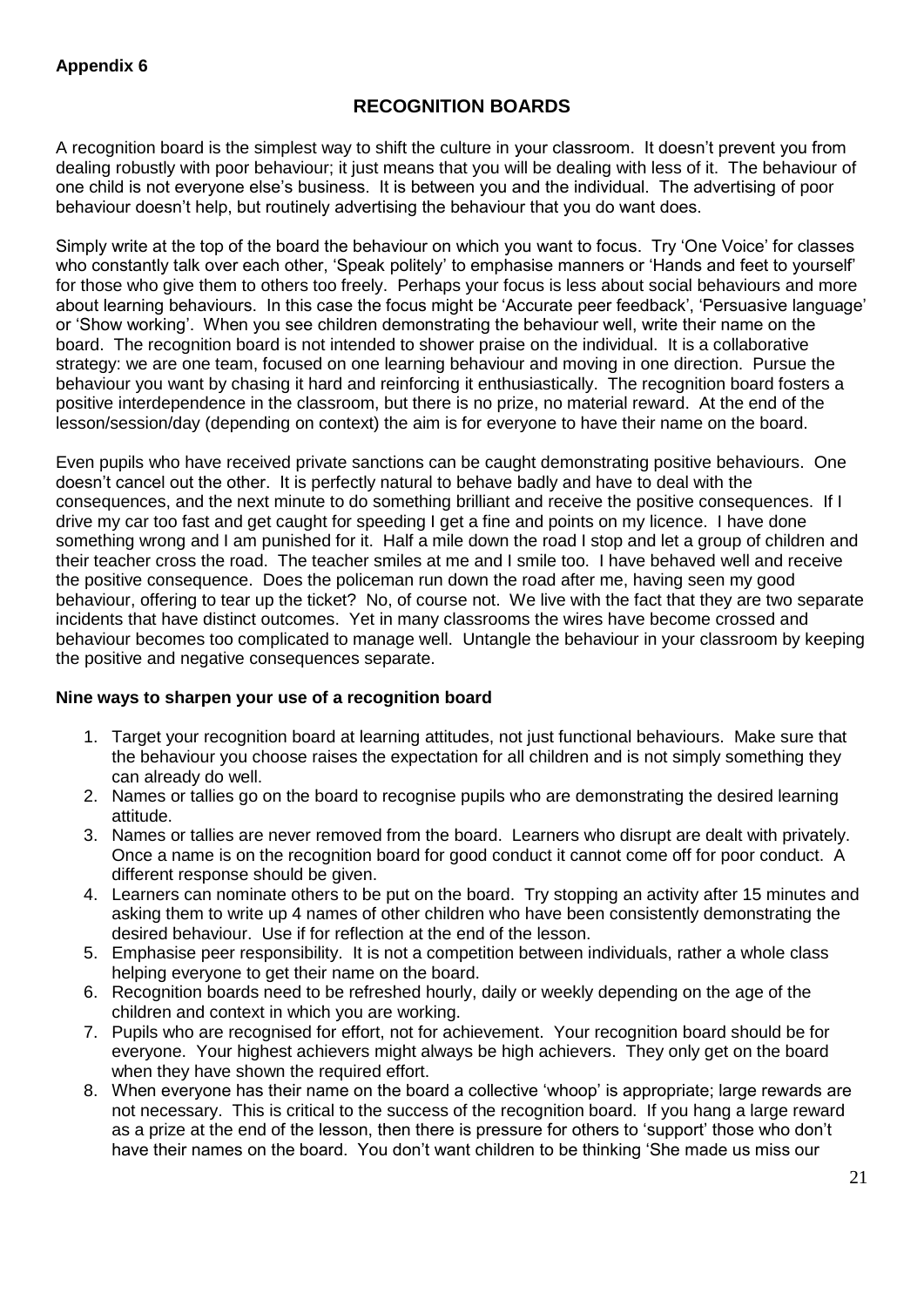prize', or worse 'We'll get him for that at breaktime'. To keep the atmosphere positively supportive the mini celebration at the end of the lesson is enough. You will find that more children choose to support those who are wobbling when the jeopardy is minimised.

9. Use the recognition board to persistently and relentlessly catch learners demonstrating the right behaviours.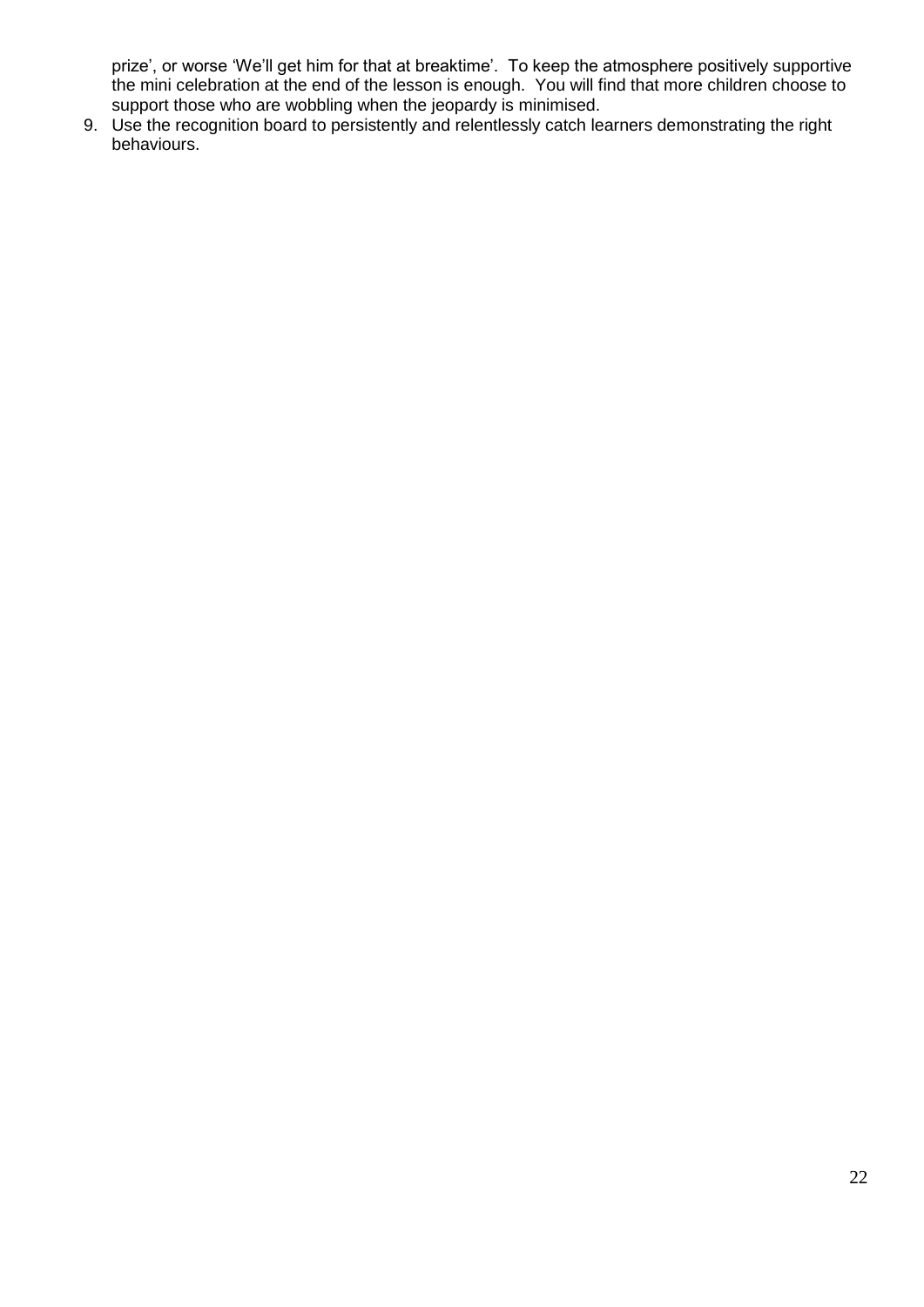## **Meeting with Parents Proforma**

#### **Before the meeting staff need to consider:**

| What do you want to get out of the meeting?         |  |
|-----------------------------------------------------|--|
| What do you want to achieve?                        |  |
|                                                     |  |
|                                                     |  |
| What is happening with the child now?               |  |
|                                                     |  |
| What factors are relevant?                          |  |
|                                                     |  |
|                                                     |  |
| What have you tried so far?                         |  |
|                                                     |  |
|                                                     |  |
|                                                     |  |
|                                                     |  |
| What options are there that could be tried?         |  |
|                                                     |  |
|                                                     |  |
|                                                     |  |
| What is your preferred plan?                        |  |
|                                                     |  |
| Why do you think this plan will be more successful? |  |
|                                                     |  |
|                                                     |  |
|                                                     |  |
| How will you engage the child?                      |  |
|                                                     |  |
|                                                     |  |
|                                                     |  |
|                                                     |  |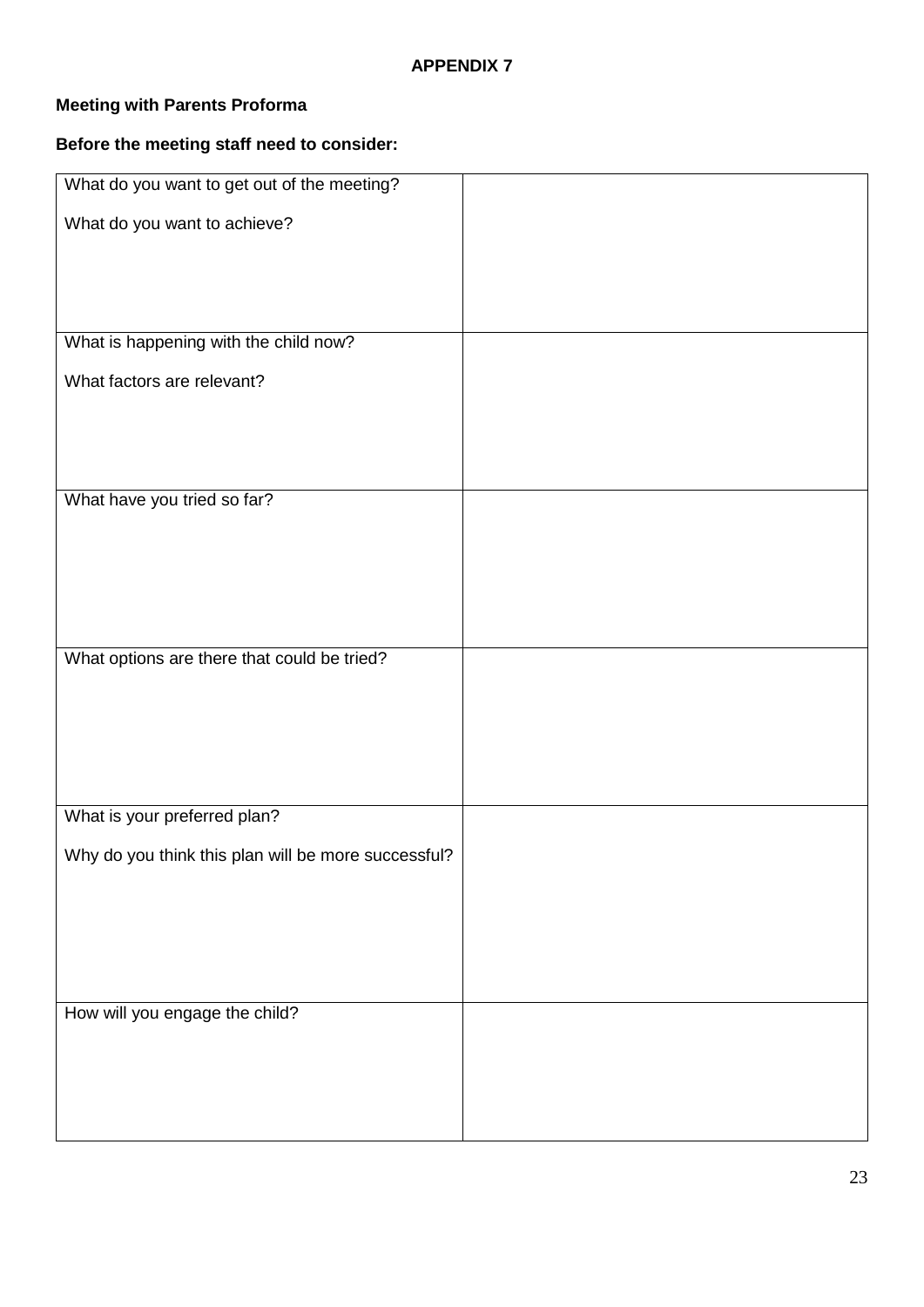## **Minutes of the meeting held on………………………………………………**

| Present               |  |
|-----------------------|--|
| Points raised:        |  |
| Parents / Child       |  |
|                       |  |
|                       |  |
|                       |  |
| Points raised school: |  |
|                       |  |
|                       |  |
|                       |  |
|                       |  |
| Next steps            |  |
|                       |  |
|                       |  |
|                       |  |
|                       |  |
|                       |  |
|                       |  |
| <b>Action Plan</b>    |  |
| School will           |  |
| Child will            |  |
| Parents will          |  |
|                       |  |
|                       |  |
|                       |  |
|                       |  |
|                       |  |
|                       |  |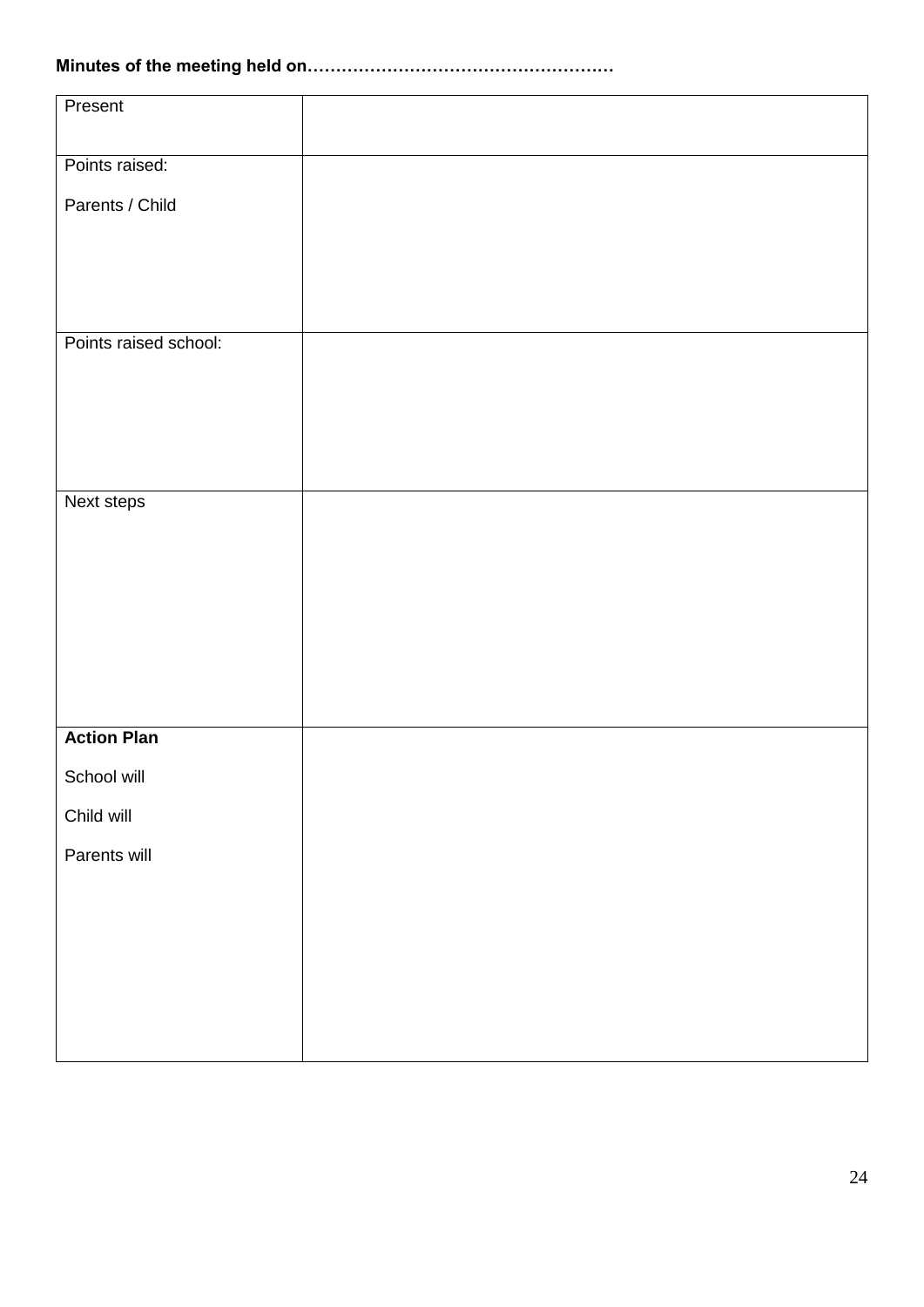## **Appendix 8: letters to parents about pupil behaviour – templates**

### **First behaviour letter**

| Dear parent,                                                                           |                                                                                                                                                                                                                                                |
|----------------------------------------------------------------------------------------|------------------------------------------------------------------------------------------------------------------------------------------------------------------------------------------------------------------------------------------------|
|                                                                                        | Recently, your child, _________________________________, has not been behaving as well in school as they could.                                                                                                                                |
|                                                                                        |                                                                                                                                                                                                                                                |
|                                                                                        |                                                                                                                                                                                                                                                |
| appreciate it if you could discuss their behaviour with them.                          | It is important that your child understands the need to follow our school rules of 'Ready Respectful, Safe' and I would                                                                                                                        |
|                                                                                        | If your child's behaviour does not improve, I will contact you again and suggest that we meet to discuss how we can<br>work together. However, at this stage I am confident that a reminder of how to behave appropriately will be sufficient. |
| Yours sincerely,                                                                       |                                                                                                                                                                                                                                                |
|                                                                                        |                                                                                                                                                                                                                                                |
|                                                                                        |                                                                                                                                                                                                                                                |
|                                                                                        |                                                                                                                                                                                                                                                |
|                                                                                        |                                                                                                                                                                                                                                                |
|                                                                                        |                                                                                                                                                                                                                                                |
| Behaviour letter - return slip                                                         |                                                                                                                                                                                                                                                |
| Please return this slip to school to confirm you have received this letter. Thank you. |                                                                                                                                                                                                                                                |
|                                                                                        |                                                                                                                                                                                                                                                |
|                                                                                        |                                                                                                                                                                                                                                                |
|                                                                                        |                                                                                                                                                                                                                                                |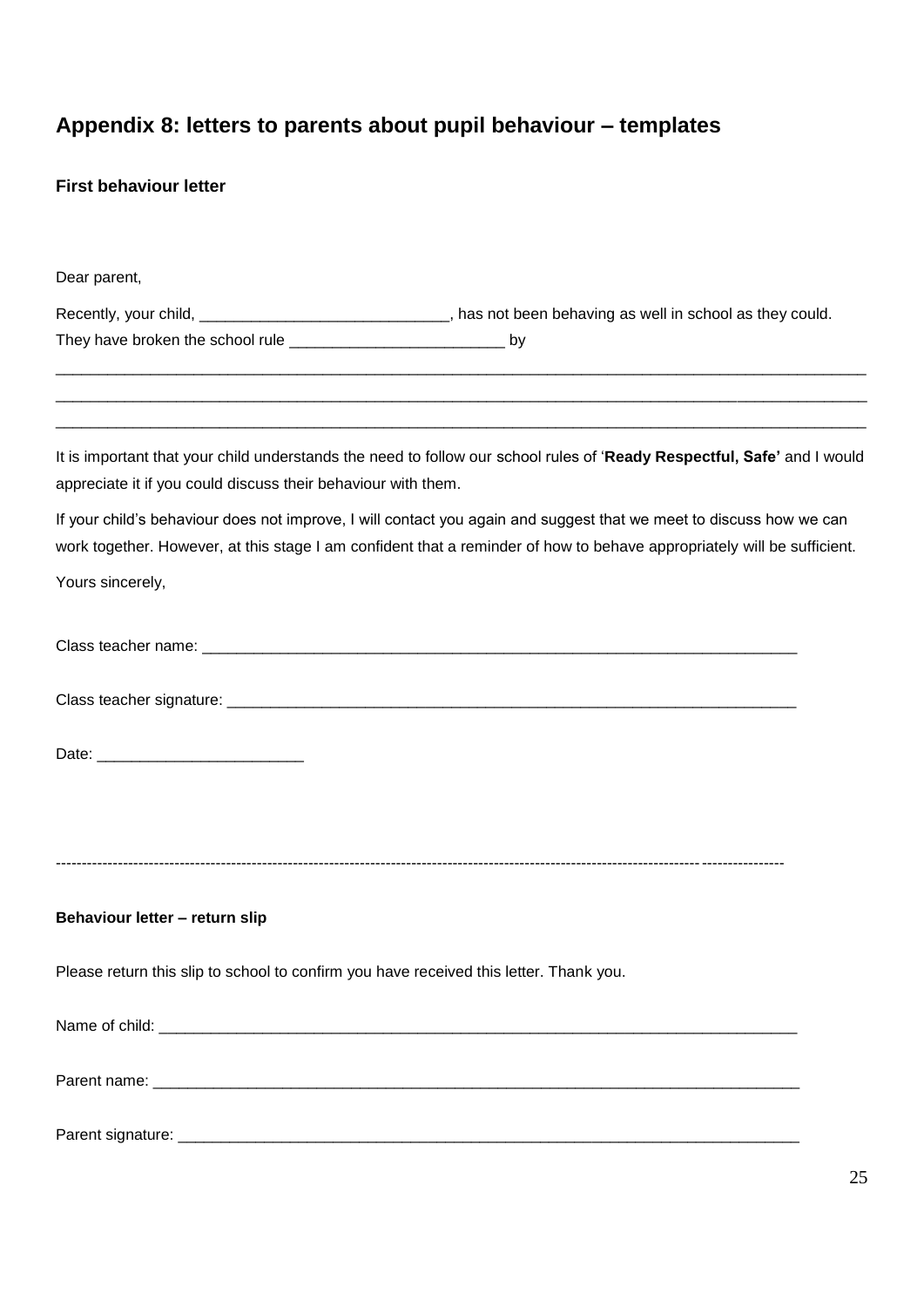| I<br>$\sim$<br>$\sim$<br>×<br>×<br>۰. |  |
|---------------------------------------|--|

#### **Second behaviour letter**

Date: \_\_\_\_\_\_\_\_\_\_\_\_\_\_\_\_\_\_\_\_\_\_\_\_

Dear parent,

| still struggling to adhere to our rules of 'Ready, Respectful, Safe'.                                                                                                                                                          |  |
|--------------------------------------------------------------------------------------------------------------------------------------------------------------------------------------------------------------------------------|--|
| I would appreciate it if you could arrange to meet me after school so we can discuss a way forward.                                                                                                                            |  |
| Yours sincerely,                                                                                                                                                                                                               |  |
|                                                                                                                                                                                                                                |  |
| Class teacher signature: example and all the control of the control of the control of the control of the control of the control of the control of the control of the control of the control of the control of the control of t |  |
|                                                                                                                                                                                                                                |  |

Date: \_\_\_\_\_\_\_\_\_\_\_\_\_\_\_\_\_\_\_\_\_\_